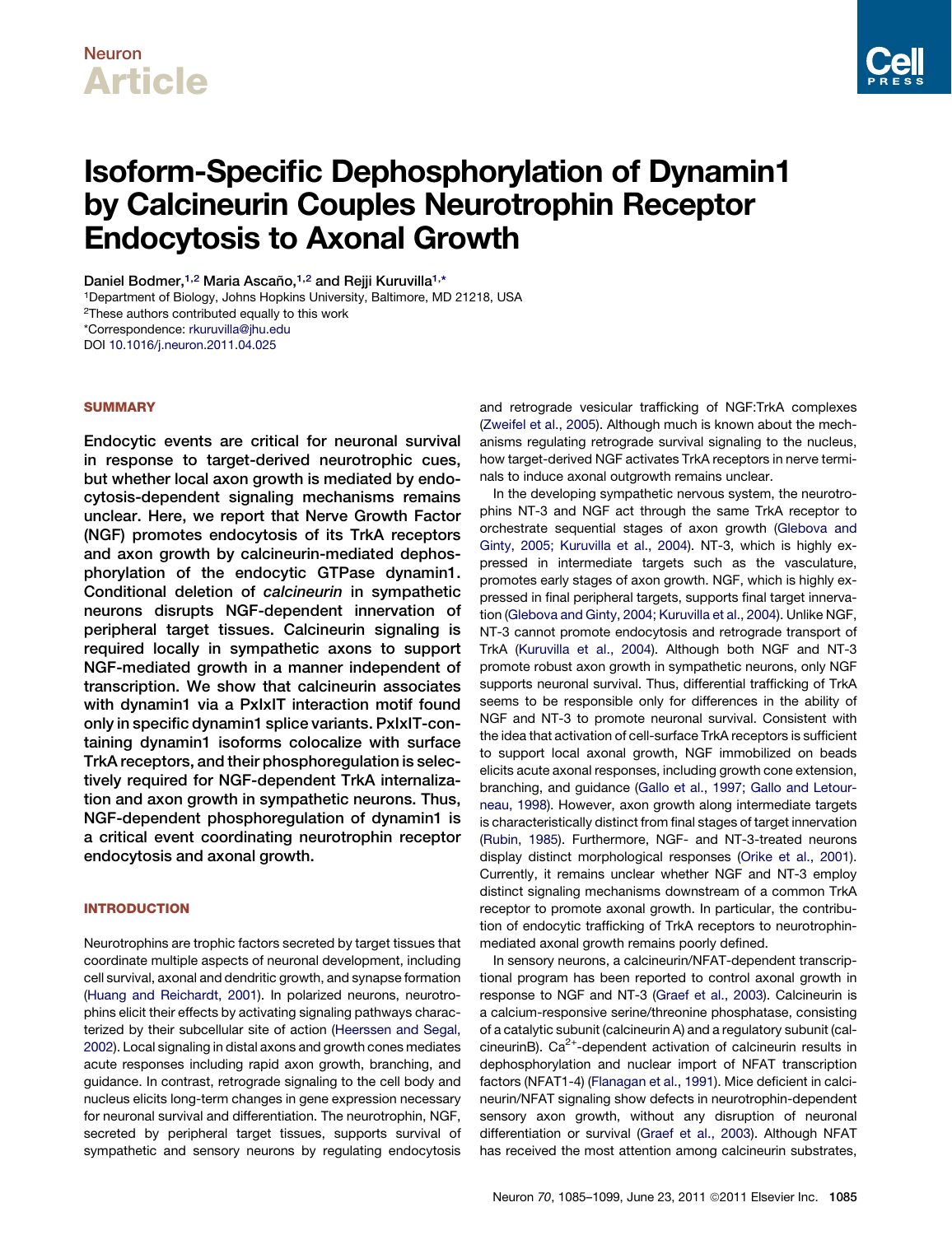calcineurin has many other downstream targets that may play important roles in neuronal development [\(Li et al., 2011](#page-13-0)). Here, we identify a new endocytic mechanism by which calcineurin regulates neurotrophin-dependent axonal growth. We found that calcineurin activity is specifically required for NGF-mediated, but not NT-3-mediated, axon growth in sympathetic neurons. We identified dynamin1 as a local target of calcineurin signaling in axons that is critical for NGF-mediated growth, in a manner independent of transcription. A PxIxIT box present within specific dynamin1-splicing isoforms promotes interactions with calcineurin. Phosphoregulation of these PxIxIT-containing dynamin1 isoforms by NGF is required for TrkA internalization and axon growth. Together, our results point to a novel regulatory pathway by which NGF promotes axonal growth via calcineurin-mediated dephosphorylation of PxIxIT motif-containing dynamin1 isoforms and endocytosis of TrkA receptors.

## RESULTS

## Calcineurin Is Required for NGF-Mediated, but Not NT-3-Mediated, Sympathetic Axon Growth

To assess the role of calcineurin in neurotrophin-dependent sympathetic axon growth in vivo, we examined innervation of target tissues in mice with conditional ablation of calcineurin in neurons. Selective disruption of calcineurin in neurons was accomplished by crossing mice harboring a LoxP-based conditional *calcineurin* allele (*CaNB1fl/fl* mice) ([Zeng et al., 2001\)](#page-14-0) to *Nestin-Cre* transgenic mice [\(Tronche et al., 1999\)](#page-14-0). There are two mammalian isoforms of the calcineurin regulatory subunit, CalcineurinB; CaNB1 is ubiquitously expressed whereas CaNB2 is only expressed in testes. Immunoblotting analyses of sympathetic ganglia from *CaNB1fl/fl;Nestin-Cre* mice showed reductions in the levels of CaNB1 and the calcineurinA catalytic subunit (CaNA) (see [Figure S1A](#page-13-0) available online). A whole-mount tyrosine hydroxylase (TH) immunohistochemical assay was employed to visualize axonal growth out of sympathetic ganglia and innervation of several peripheral targets at late embryonic stages (E16.5–E18.5). TH immunostaining of E16.5 embryos revealed sympathetic fibers beginning to innervate the heart in both *CaNB1fl/fl;Nestin-Cre* and wild-type littermates [\(Figures 1A](#page-2-0)–1D). However, in *CaNB1fl/fl;Nestin-Cre* mutants, sympathetic axons were shorter and less branched [\(Figures 1](#page-2-0)B and 1D) as compared to that in wild-type embryos ([Figures 1A](#page-2-0) and 1C). Deficits in sympathetic innervation were also observed in the dorsal face of the heart [\(Figures S1B](#page-13-0)–S1E), and in the kidneys ([Figures](#page-13-0) [S1F](#page-13-0)–S1I). At E18.5, although the main axonal fibers continued to elaborate into finer branches in the heart in wild-type mice ([Figures 1](#page-2-0)E and 1G; [Figures S1J](#page-13-0) and S1L), there were marked reductions in terminal extension and arborization of sympathetic fibers in *CaNB1fl/fl;Nestin-Cre* mice [\(Figures 1](#page-2-0)F and 1H; [Figures](#page-13-0) [S1K](#page-13-0) and S1M). Similar deficits were observed in E18.5 salivary glands ([Figures 1I](#page-2-0)–1L) and kidneys [\(Figures S1N](#page-13-0)–S1Q). In contrast to innervation deficits observed in final targets, axonal outgrowth from sympathetic ganglia [\(Figures 1](#page-2-0)M and 1N) and projections along the vasculature [\(Figures S1R](#page-13-0) and S1S) appeared normal in *CaNB1fl/fl;Nestin-Cre* embryos. In addition, there were no differences in overall morphology of the sympathetic chain between mutant and wild-type embryos ([Figures](#page-2-0)

[1](#page-2-0)M and 1N). These results suggest that calcineurin is required for sympathetic innervation of final target tissues, an NGF-mediated process, but that axon growth along the vasculature, an NT-3-mediated process, occurs via calcineurin-independent mechanisms.

To directly test the requirement for calcineurin in promoting growth downstream of NGF and NT-3, we examined neurotrophin-dependent growth in compartmentalized cultures. In this culture system, neuronal cell bodies and axon terminals are segregated into distinct fluid compartments by a teflon-grease barrier [\(Figure 1O](#page-2-0)). Target-derived neurotrophins can be applied exclusively to axon terminals, recapitulating the in vivo situation. To genetically disrupt calcineurin activity in vitro, compartmentalized sympathetic cultures established from P0.5 *CaNB1fl/fl* mice were infected with adenoviral vectors expressing either Cre recombinase or LacZ as control. Immunoblotting analyses showed significant reductions in the levels of CaNB and CaNA 48 hr after infecting *CaNB1fl/fl* sympathetic neurons with Cre adenovirus [\(Figure S1T](#page-13-0)). *CaNB1fl/fl* axons were then exposed to either NGF or NT-3, and growth was measured over 0–8 hr and 0-24 hr. NGF (100 ng/ml) supports approximately 60  $\mu$ m of axon growth over 8 hr and 130  $\mu$ m of axon growth over 24 hr [\(Figure 1T](#page-2-0)). Similar rates of axon growth were observed with NT-3 (100 ng/ml;  $52 \pm 6.4$  µm and  $117 \pm 11.8$  µm over 8 hr and 24 hr, respectively). Cre-mediated calcineurin depletion significantly decreased NGF-dependent axonal growth [\(Figures](#page-2-0) [1](#page-2-0)P, 1Q, and 1T). In contrast, NT-3-mediated axonal growth was not affected by the absence of calcineurin at 8 hr and largely was unaffected at 24 hr ([Figures 1](#page-2-0)R, 1S, and 1T). Together with our in vivo results, these findings provide evidence that calcineurin activity in sympathetic neurons is required for axon growth in response to NGF, but not NT-3.

## Calcineurin Signaling in Distal Axons Is Required for NGF-Mediated Axon Growth

Because target-derived NGF can activate calcineurin signaling either locally in axons or retrogradely in cell bodies, we asked whether calcineurin activity was required in cell bodies or in axons to promote axonal growth. Cell bodies or axons of rat sympathetic neurons grown in compartmentalized cultures were exposed to the calcineurin inhibitors Cyclosporin A (CsA)  $(2 \mu g/ml)$  and FK506 (0.2  $\mu g/ml$ ), and growth in response to axon-applied NGF (100 ng/ml) was assessed. As reported previously ([Graef et al., 2003\)](#page-13-0), pharmacological inhibition of calcineurin activity in neurons required the use of CsA and FK506 together because only partial inhibition was observed with either alone. NGF-dependent axon growth ([Figures 2A](#page-3-0) and 2B) was markedly reduced when calcineurin inhibitors were added to distal axons [\(Figure 2C](#page-3-0)), but not cell bodies ([Figures 2](#page-3-0)D). Decrease in NGF-dependent growth of axons exposed to calcineurin inhibitors was observed within 8 hr [\(Figure 2](#page-3-0)E), suggesting that calcineurin activity in axons is required for rapid axonal extension in response to NGF. Quantification revealed that calcineurin inhibition in distal axons significantly reduced NGFdependent axonal growth by 51% over 8 hr and by 54% over 24 hr ([Figure 2E](#page-3-0)). Consistent with our previous results, NT-3 dependent axon growth was not affected by the addition of CsA and FK506 to distal axons or cell bodies ([Figures 2](#page-3-0)F–2J).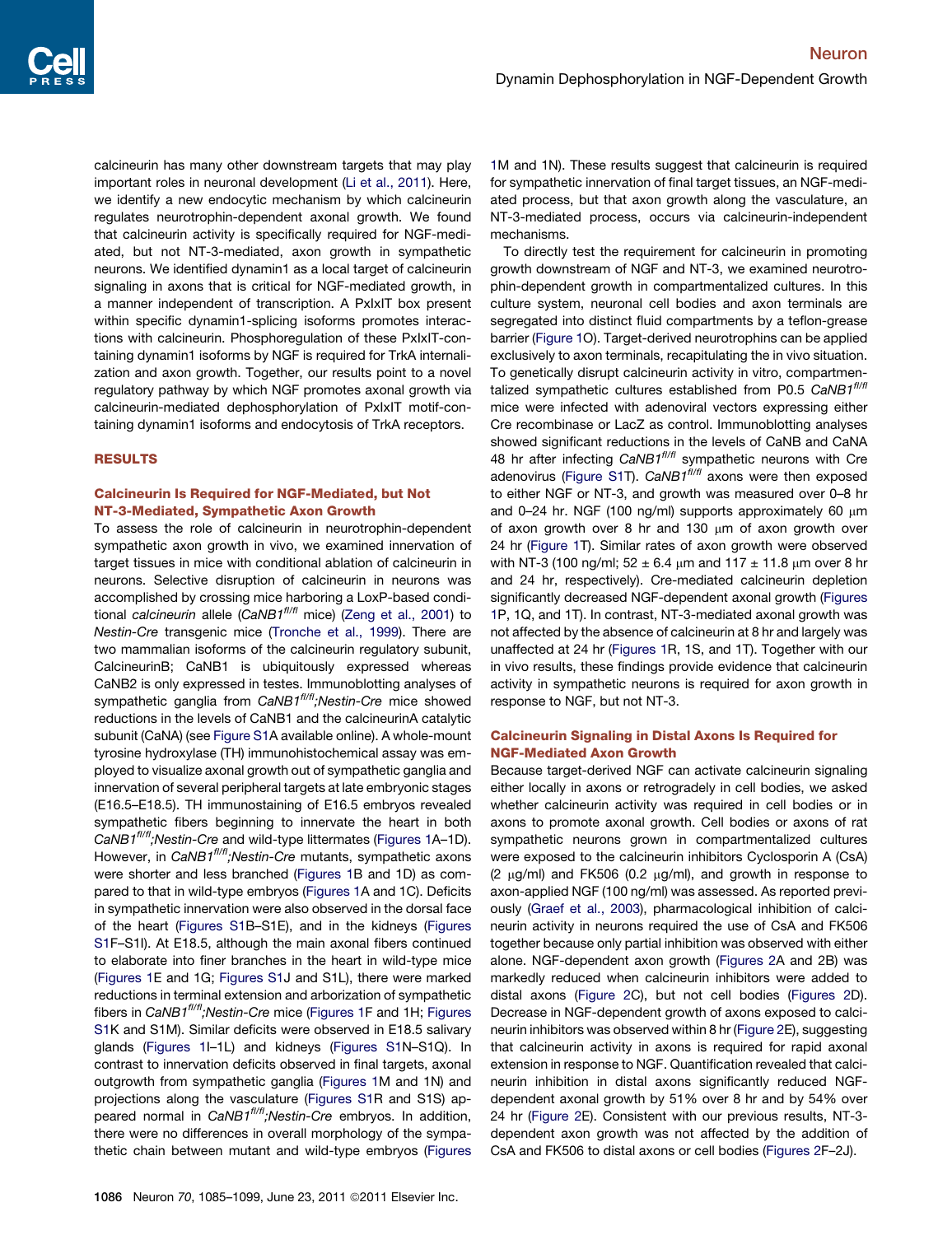<span id="page-2-0"></span>

#### Figure 1. Calcineurin Is Required for NGF-Mediated, but Not NT-3-Mediated, Axon Growth in Sympathetic Neurons

(A–L) Whole-mount TH immunostaining shows reduced sympathetic fibers in target tissues in *CaNB1*fl/fl;*Nestin-Cre* mice as compared to *CaNB1fl/fl* controls, at E16.5 (heart: A–D) and E18.5 (heart: E–H; salivary glands: I–L). Higher magnification images are shown in the lower panels. Black arrows (I and J) indicate sympathetic fibers approaching the salivary glands. Scale bar, 500 µm.

(M and N) There are no differences in sympathetic chain organization between E16.5 *CaNB1fl/fl* (M) and *CaNB1fl/fl;Nestin-Cre* (N) mice. White arrow indicates TH-positive sympathetic fibers extending from sympathetic ganglia in both wild-type and mutant mice. Scale bar, 500  $\mu$ m (n = 2 embryos for each genotype at E16.5, and at E18.5).

(O) *CaNB1fl/fl* sympathetic neurons were infected with adenoviral vectors expressing Cre (Ad-Cre) or LacZ (Ad-LacZ). Neurotrophins were added only to distal axons (da).

(P–S) Cre-mediated calcineurin deletion specifically decreases NGF-mediated, but not NT-3-mediated, axon growth. Axons were stained with b-III-tubulin for visualization after quantification of axon growth. Scale bar, 80 µm.

(T) Quantification of axon growth in compartmentalized cultures over 0–8 hr and 0–24 hr (\*\*p < 0.01, \*\*\*p < 0.001). Results are mean ± SEM from n = 5 experiments.

Given that NGF-dependent, but not NT-3-dependent, axon growth requires calcineurin, we considered whether these two neurotrophins differ in their ability to activate calcineurin in sympathetic neurons. It is likely that neurotrophin signaling promotes activation of calcineurin through recruitment of PLC- $\gamma$  to TrkA receptors ([Graef et al., 2003\)](#page-13-0) and the subsequent ability of PLC- $\gamma$  to release Ca<sup>2+</sup> from intracellular stores ([Huang and](#page-13-0) [Reichardt, 2003](#page-13-0)). To assess activation of the PLC- $\gamma$  pathway in sympathetic neurons treated with either NGF (100 ng/ml) or

NT-3 (100 ng/ml), we examined phosphorylation of TrkA at Tyr<sup>794</sup>, previously identified as the PLC- $\gamma$  binding site on rat TrkA ([Loeb et al., 1994\)](#page-14-0). Immunoblotting analyses with a phospho-specific antibody ([Rajagopal et al., 2004\)](#page-14-0) revealed that NGF increased TrkA phosphorylation at the PLC- $\gamma$  interaction site (Y794), as compared to untreated control cultures, or cultures treated with NT-3 [\(Figures 2K](#page-3-0) and 2L). Recruitment of PLC- $\gamma$  to TrkA upon neurotrophin stimulation leads to tyrosine phosphorylation of PLC- $\gamma$  [\(Loeb et al., 1994\)](#page-14-0), which is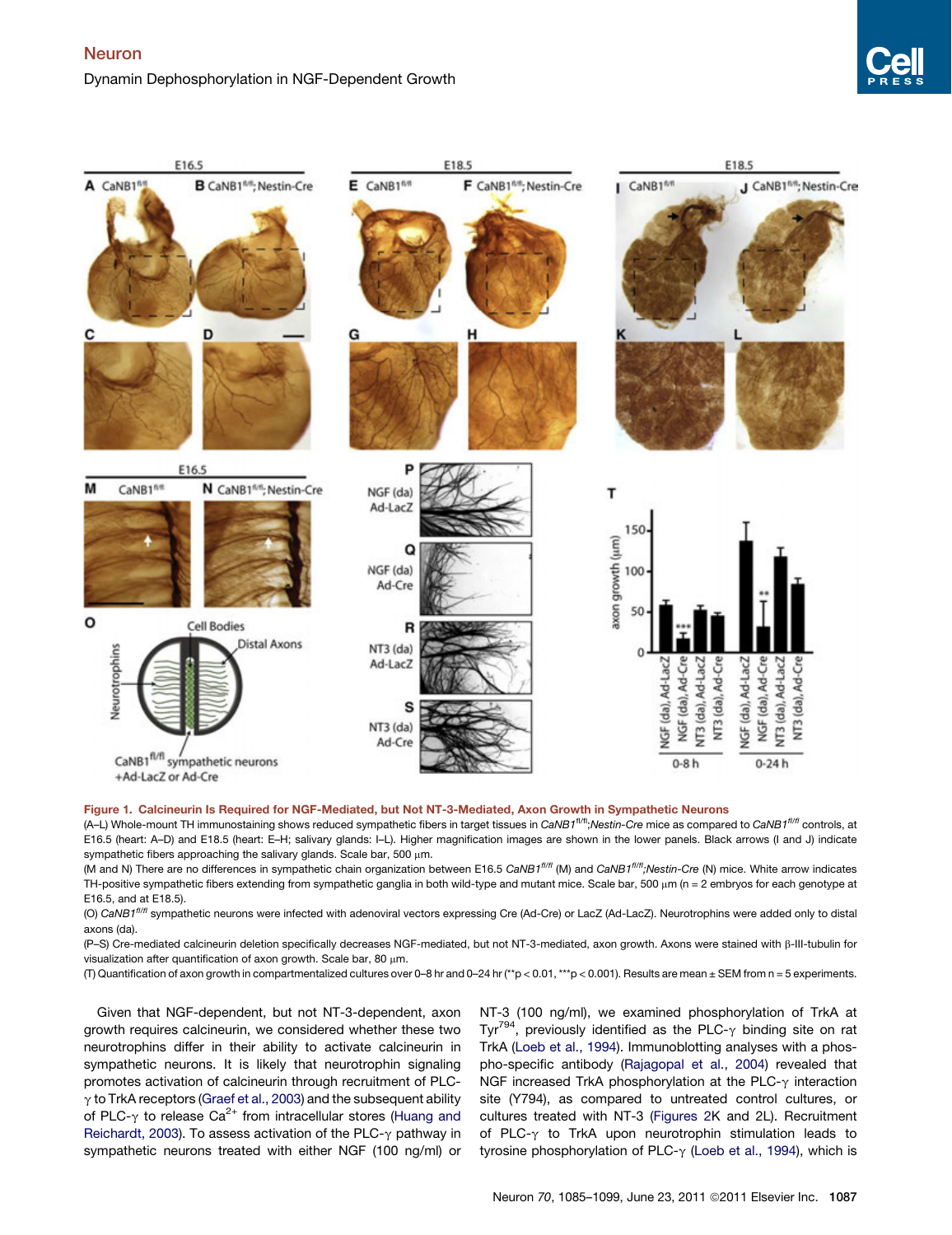<span id="page-3-0"></span>

## Figure 2. Calcineurin Signaling Is Required in Axons for NGF-Mediated Growth

(A–D) NGF-mediated axon growth is reduced by addition of calcineurin inhibitors (CsA+FK506) to distal axons (da) (C), but not cell bodies (cb) (D). NGF (100 ng/ml) was added only to distal axons. Axons were stained with  $\beta$ -III-tubulin for visualization. Scale bar, 320 µm.

(E) Quantification of NGF-mediated axon growth in compartmentalized cultures over 0–8 hr or 0–24 hr (\*p < 0.05, \*\*p < 0.01; n = 4 experiments).

(F–I) Calcineurin signaling is not required for NT-3-mediated axon growth.

(J) Quantification of NT-3-mediated axon growth ( $n = 4$ ).

(K) NGF, but not NT-3, induces phosphorylation of TrkA on Tyr-794. Neuronal lysates were probed for phospho-TrkA (Y794). Immunoblots were reprobed for p85. (L) Densitometric quantification of phospho-TrkA (Y794) (\*\*p < 0.01;  $n = 3$ ).

(M) NGF treatment selectively promotes tyrosine phosphorylation of PLC- $\gamma$ . Lysates were immunoprecipitated with anti-phospho-tyrosine and probed for PLC- $\gamma$ . Supernatants were probed for p85.

(N) Densitometric quantification of PLC- $\gamma$  phosphorylation (\*\*\*p < 0.001; n = 4).

a prerequisite step for activation of its enzymatic activity. We assessed PLC- $\gamma$  tyrosine phosphorylation in untreated and NGFand NT-3-treated sympathetic neuronal lysates by immunoprecipitating with an antibody directed against phosphotyrosine

and probing immunoblots with a PLC- $\gamma$  antibody. Only NGF treatment of sympathetic neurons resulted in enhanced tyrosine phosphorylation of PLC- $\gamma$  (Figures 2M and 2N). These results suggest that selective activation of calcineurin by NGF in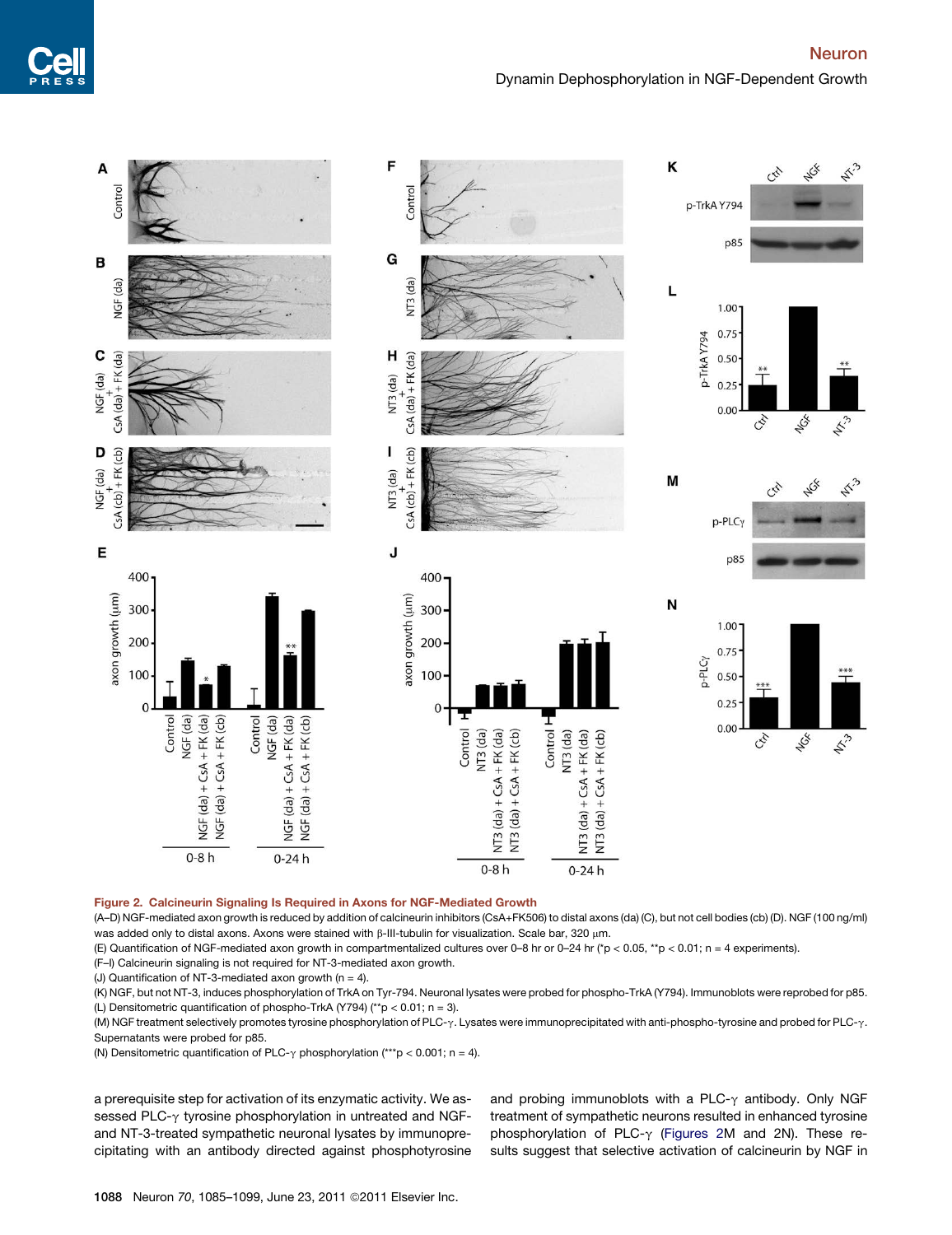<span id="page-4-0"></span>

## Figure 3. Calcineurin Supports NGF-Mediated Axon Growth in a Transcription-Independent Manner

(A–C) NGF does not promote nuclear import of NFAT transcription factors in sympathetic neurons. NFAT immunostaining shows that NGF treatment (100 ng/ml, 30 min) does not induce nuclear localization of NFAT (B, arrow), whereas NFAT nuclear labeling is evident in neurons expressing CA-CaN (C, arrow). Neurons were also immunostained with  $\beta$ -III Tubulin and DAPI. Scale bar, 10 µm.

(D) NFAT-luciferase reporter assay shows that NGF and NT-3 do not activate NFAT-dependent transcription in sympathetic neurons. Neurons expressing CA-CaN show activation of NFAT-dependent transcription at 8 and 24 hr after infection with NFAT-adenovirus, which is blocked by ActD (0.1 µg/ml) (\*\*p < 0.01 and \*\*\*p  $<$  0.001). Results are means  $\pm$  SEM from three experiments.

(E–I) Calcineurin signaling is required for NGF-mediated axon growth in the absence of transcription. NGF and calcineurin inhibitors (CsA+FK506) were added only to distal axons. ActD (0.1 µg/ml) was bath applied. Scale bar, 320 µm.

(I) Quantification of sympathetic axon growth in compartmentalized cultures over 0–8 hr and 0–24 hr after treatments described in (E–H) (\*p < 0.05, \*\*p < 0.01, and \*\*\*p  $< 0.001$ ,  $n = 3$  experiments).

(J) NFAT-luciferase assay shows that NGF does not activate NFAT-dependent transcription in DRG sensory neurons. DRG neurons expressing CA-CaN show robust activation of NFAT-dependent transcription (\*p < 0.05, \*\*p < 0.01, and \*\*\*p < 0.001, n = 5 experiments).

(K-N) Calcineurin signaling is required for NGF-mediated axon growth in DRG neurons, in the absence of transcription. Scale bar, 320 µm.

(O) Quantification of DRG axon growth in compartmentalized cultures ( $p < 0.05$ ,  $p < 0.01$ , n = 4).

sympathetic neurons occurs via engagement of the PLC- $\gamma$ signaling pathway.

# NGF-Mediated Axonal Responses Require Calcineurin Signaling Independent of Transcriptional Activity

Previously, NFAT transcription factors were reported to be the major calcineurin substrate relevant for neurotrophin-mediated axon growth in developing sensory neurons ([Graef et al.,](#page-13-0) [2003\)](#page-13-0). To test whether NGF stimulation promotes nuclear translocation of NFAT transcription factors in sympathetic neurons, we performed confocal microscopic analyses of neurons immunostained with a pan-NFAT antibody. Sympathetic neurons express all four  $Ca^{2+}$ -sensitive NFAT1-4 isoforms ([Figure S2](#page-13-0)A). In unstimulated neurons, NFAT immunoreactivity was observed to be predominantly cytoplasmic, with staining observed both in cell bodies and axons including growth cones (Figure 3A; [Figures](#page-13-0)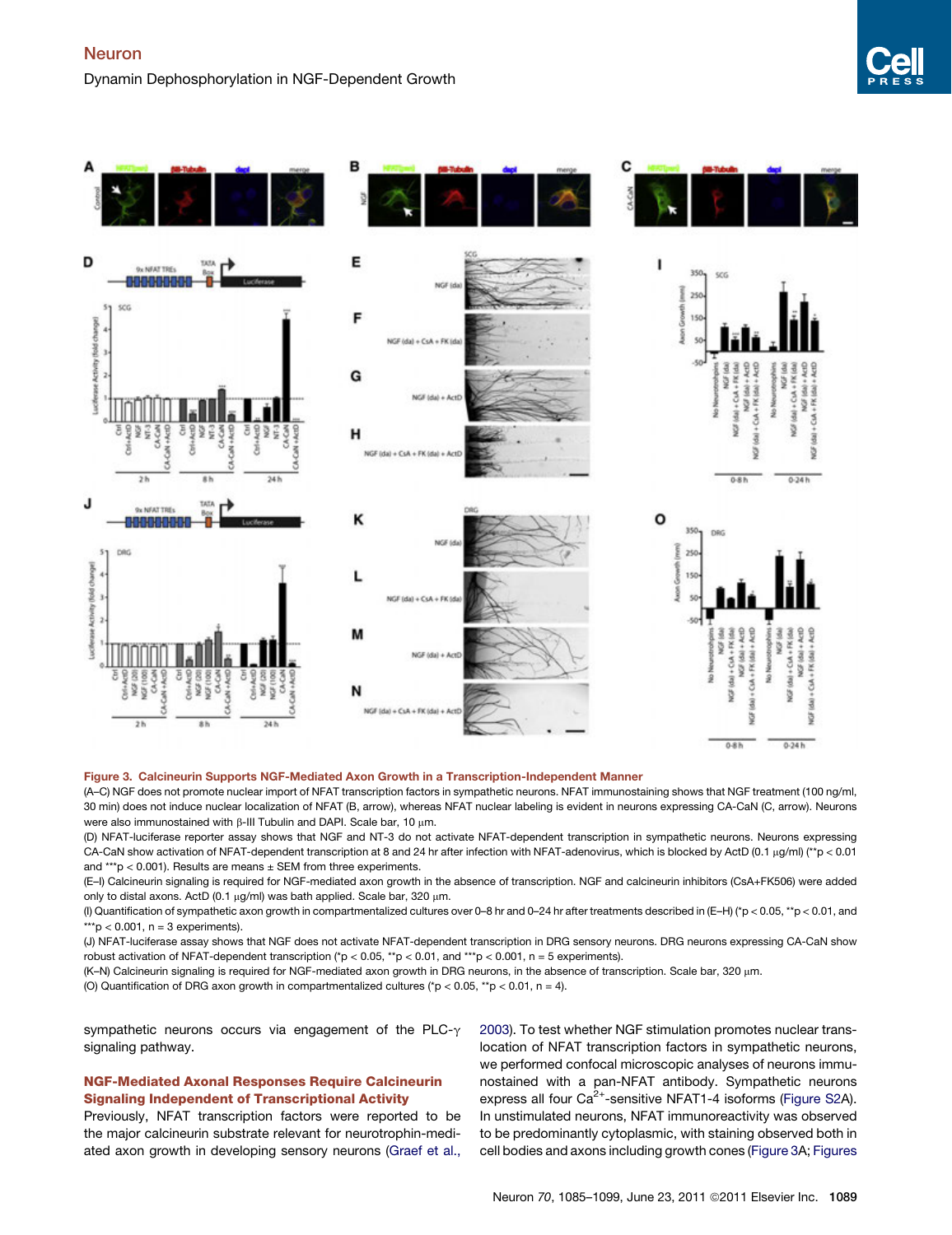<span id="page-5-0"></span>[S2B](#page-13-0) and S2C). Importantly, exposure to NGF for 30 min failed to elicit any changes in NFAT subcellular localization [\(Figure 3](#page-4-0)B). However, expression of a constitutively active form of calcineurin (CA-CaN) that lacks the regulatory domain [\(De Windt et al., 2000\)](#page-13-0) resulted in nuclear accumulation of NFAT [\(Figure 3](#page-4-0)C). As a more sensitive and quantitative assay, sympathetic neurons were infected with an adenoviral construct expressing an NFAT luciferase reporter containing nine multimerized NFAT binding sites upstream of a minimal TATA-containing promoter fused to luciferase ([Figure 3D](#page-4-0)) ([Wilkins et al., 2004](#page-14-0)). Exposure of neurons to NGF (100 ng/ml) for 2 hr, 8 hr, or 24 hr did not induce NFATdependent transcriptional activity [\(Figure 3](#page-4-0)D). Similarly, NT-3 had no effect on NFAT transcriptional activity ([Figure 3](#page-4-0)D). However, adenovirus-mediated expression of constitutively active calcineurin increased luciferase reporter activity, at 8 hr and 24 hr after infection (1.4-fold and 4.4-fold at 8 hr and 24 hr, respectively), as compared to control untreated cultures ([Figure 3](#page-4-0)D). Together, these results suggest that, at least over 24 hr, NGF does not induce activation of NFAT-dependent transcriptional activity in sympathetic neurons.

To determine whether calcineurin signaling mediates NGFdependent axon growth via transcriptional responses, we directly tested the role of transcription in short-term axonal growth in response to NGF. Sympathetic neurons were grown in compartmentalized culture chambers, and transcriptional activity was blocked by adding ActinomycinD (ActD,  $0.1 \mu g/ml$ . We confirmed that this concentration of ActD effectively blocked the ability of CA-CaN to induce NFAT-dependent transcription in sympathetic neurons ([Figure 3](#page-4-0)D). ActD did not significantly influence NGF-dependent growth in sympathetic neurons over 8 hr or 24 hr ([Figures 3E](#page-4-0), 3G, and 3I). Similarly, treatment of sympathetic neurons with a different transcriptional inhibitor,  $\alpha$ -amanitin (0.2 µg/ml), also had no effect on NGFdependent axonal growth over 24 hr ([Figure S2](#page-13-0)D). However, by 48 hr, we observed a complete cessation of NGF-mediated axonal growth with transcriptional inhibitors ([Figure S2D](#page-13-0)), indicating that continued axonal growth after 24 hr requires new transcription. Importantly, application of the calcineurin inhibitors CsA and FK506 to axon terminals significantly reduced NGF-mediated axon growth over 24 hr, to 40%–60% of control values, in the presence ([Figures 3H](#page-4-0) and 3I) or absence of ActD ([Figures 3](#page-4-0)F and 3I). Together, these results provide evidence that calcineurin has a role in NGF-mediated axonal growth that is independent of transcription. Consistent with its role in transcriptionally independent NGF responses, calcineurin activity is required for rapid changes in growth cone morphology in response to NGF ([Figures S2E](#page-13-0)–SI). NGF stimulation (15 min) leads to rapid increases in growth cone area ([Figures S2F](#page-13-0) and S2H) and filopodia number [\(Figures S2](#page-13-0)F and S2I). These shortterm effects of NGF are attenuated by calcineurin inhibition ([Figures S2](#page-13-0)G–S1I).

To determine whether our findings extend to other NGFresponsive neuronal populations, we asked whether calcineurin has a transcription-independent growth-promoting effect in dorsal root ganglia (DRG) sensory neurons. Exposure of DRG neurons to NGF (20 ng/ml or 100 ng/ml) for 2 hr, 8 hr, or 24 hr did not induce NFAT-dependent transcriptional activity [\(Fig](#page-4-0)[ure 3](#page-4-0)J), as reported by the NFAT-luciferase assay. However,



Figure 4. PLC- $\gamma$  and Calcineurin Mediate TrkA Endocytosis (A) Calcineurin activity is required for NGF-dependent internalization of TrkA receptors. Cell surface biotinylation and TrkA immunoblotting shows that NGF-dependent TrkA endocytosis is reduced by calcineurin inhibition. (B) Densitometric quantification of internalized TrkA (\*\*p <  $0.01$ , n =  $6$ ). (C) TrkA endocytosis is dependent on PLC- $\gamma$  activity. PLC- $\gamma$  inhibitor (U73122) decreases NGF-dependent TrkA endocytosis. (D) Densitometric quantification of internalized TrkA ( $p < 0.05$  and  $* p < 0.01$ ,

 $n = 4$ ). Supernatants were probed for p85 for normalization (A and C).

expression of constitutively active calcineurin increased luciferase reporter activity in DRG neurons ([Figure 3J](#page-4-0)). Transcriptional inhibition did not significantly influence NGF-dependent growth in compartmentalized DRG cultures over 8 hr or 24 hr, but stopped axon growth by 48 hr [\(Figures 3K](#page-4-0), 3M, and 3O; [Fig](#page-13-0)[ure S2](#page-13-0)J). Similar to our results with sympathetic neurons, application of the calcineurin inhibitors, CsA and FK506, to DRG axon terminals reduced NGF-mediated axon growth (40%–50% of control values) in the presence [\(Figures 3](#page-4-0)N and 3O) or absence of ActD ([Figures 3L](#page-4-0) and 3O). Together, these results uncover a transcription-independent role for calcineurin in NGF-mediated axon growth in both sympathetic and DRG neurons.

## PLC- $\gamma$ /Calcineurin Signaling Promotes TrkA **Endocytosis**

The primary difference between NGF and NT-3 signaling in sympathetic neurons is that NGF is able to induce endocytosis of TrkA receptors whereas NT-3 cannot ([Kuruvilla et al., 2004](#page-13-0)). Given that calcineurin signaling is required for NGF-dependent, but not NT-3-dependent, axonal responses, we hypothesized that calcineurin signaling might be required for NGF-mediated endocytosis of TrkA receptors. To test this hypothesis, a cell surface biotinylation assay was performed to measure NGFdependent internalization of TrkA receptors in sympathetic neurons, in the presence or absence of calcineurin signaling. As previously reported [\(Kuruvilla et al., 2004](#page-13-0)), NGF treatment leads to robust internalization of TrkA receptors (Figures 4A and 4B). Levels of biotinylated TrkA receptors internalized in response to NGF were markedly reduced (42% decrease)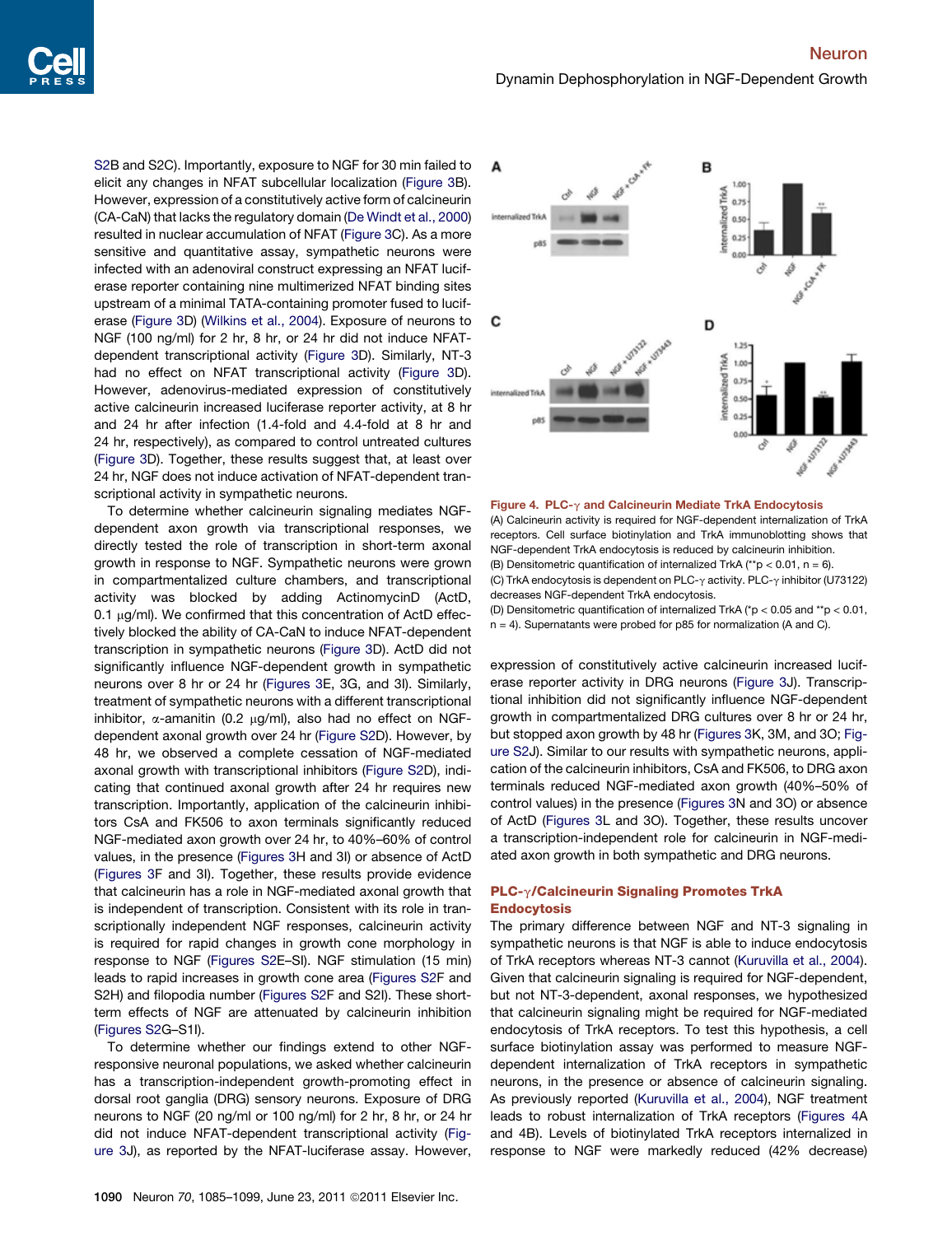when calcineurin activity was blocked with CsA and FK506 [\(Figures 4](#page-5-0)A and 4B). Calcineurin inhibitors had no effect on surface levels of TrkA in the absence of NGF [\(Figures S3A](#page-13-0) and S3B), indicating that calcineurin signaling is not required for maintenance of TrkA receptors on the plasma membrane. Because our results suggest that NGF-mediated activation of calcineurin occurs via recruitment of the TrkA effector,  $PLC-\gamma$ , we tested whether PLC- $\gamma$  activity is required for TrkA endocytosis. Inhibition of PLC- $\gamma$  activity with a selective inhibitor, U73122 (10 µM), markedly reduced NGF-dependent endocytosis of TrkA receptors ([Figures 4](#page-5-0)C and 4D). However, treatment of neurons with an inactive analog, U73443, had no effect. These results suggest that NGF promotes endocytosis of TrkA receptors by activation of a PLC- $\gamma$ /calcineurin signaling pathway.

# Calcineurin Mediates NGF-Dependent Growth via Dephosphorylation of Dynamin

Given that calcineurin signaling is required for TrkA endocytosis, we asked which calcineurin substrate mediates this response. Our clue came from previous studies in synaptic vesicle endocytosis (SVE), where calcineurin-dependent dephosphorylation of the endocytic GTPase dynamin1 is essential for the retrieval of synaptic vesicle membranes ([Liu et al., 1994\)](#page-13-0). Nerve terminal depolarization leads to calcineurin-dependent dephosphorylation of dynamin1 on at least two serine residues, Ser-774 and Ser-778, located within a phospho-box region in the prolinerich C terminus [\(Clayton et al., 2009](#page-13-0)). Site-directed mutagenesis indicated that phosphoregulation of these residues on dynamin1 is required for calcineurin-dependent endocytosis of synaptic vesicles [\(Clayton et al., 2009](#page-13-0)). To ask whether NGF stimulation leads to dynamin dephosphorylation in a calcineurin-dependent manner, sympathetic neurons were exposed to NGF for 20 min, and levels of phosphorylated dynamin1 were assessed using phospho-specific antibodies that specifically recognize dynamin1 phosphorylated on Ser-774 and Ser-778. NGF induced a significant decrease in dynamin1 phosphorylation on Ser-774 and Ser-778 (26.2% and 28.5%, respectively), which was blocked by CsA and FK506 treatment [\(Figures 5A](#page-7-0) and 5B). As predicted, the phosphorylation status of dynamin1 was unaffected by NT-3 treatment ([Figures 5](#page-7-0)A and 5B). Thus, NGF, but not NT-3, leads to calcineurin-dependent dephosphorylation of dynamin, providing further support for this mechanism underlying the differential trafficking of TrkA receptors downstream of NGF and NT-3 ([Kuruvilla et al., 2004](#page-13-0)).

Given that target-derived NGF acts directly on projecting axons to promote growth, we tested whether axon-applied NGF locally modulates dynamin1 phosphorylation in nerve terminals, in vitro, and in vivo. Sympathetic axons in compartmentalized cultures were stimulated with NGF (100 ng/ml, 20 min) and axonal lysates were immunoblotted with phospho-dynamin1 (Ser-778) antibody. Similar to results in mass cultures, NGF treatment of distal axons leads to a reduction (24% decrease) in phosphorylated dynamin1, in comparison to control treatment [\(Fig](#page-7-0)[ure 5C](#page-7-0) and 5D). To test whether NGF regulates phosphorylation of dynamin1 in axons in vivo, we analyzed the levels of phospho-dynamin1 in a sympathetic target tissue, the salivary glands, in both wild-type and heterozygous *NGF* (*NGF+/*) mice. Given that dynamin1 is neuron specific [\(Urrutia et al., 1997](#page-14-0)), immunoblotting of salivary gland lysates with the phospho-dynamin1 antibody should reveal the status of dynamin1 phosphorylation locally in sympathetic nerve terminals that innervate the target tissue. If target-derived NGF regulates dynamin1 phosphorylation in vivo, then we would expect to see increased dynamin1 phosphorylation levels under conditions of reduced NGF signaling. We employed NGF<sup>+/-</sup> mice for this analysis because these mice display haploinsufficiency with reduced levels of NGF and sympathetic target innervation ([Brennan et al., 1999;](#page-13-0) [Ghasemlou et al., 2004\)](#page-13-0), in contrast to homozygous *NGF* null mice, which completely lack sympathetic innervation ([Glebova](#page-13-0) [and Ginty, 2004\)](#page-13-0). We found that *NGF<sup>+/-</sup>* mice have higher levels of phosphorylated dynamin1 on Ser-778 in sympathetic axons innervating the salivary glands, compared to wild-type animals  $(11.2\% \pm 2\%)$  increase; [Figures 5E](#page-7-0) and 5F). These findings provide in vivo evidence for NGF-dependent phosphoregulation of dynamin1 locally in sympathetic axons.

To assess the role of dynamin1 dephosphorylation in supporting neurotrophin-dependent axon growth, sympathetic neurons were exposed for 24 hr to a cell-permeable peptide spanning the dynamin1 phospho-box (amino acids 769–784, incorporating Ser-774 and Ser-778) in which the two serines 774/778 were replaced with alanine (Ser774/778-Ala, dyn1 $_{769-784AA}$ ). The dyn1769-784AA peptide blocks dephosphosphorylation-dependent dynamin1 functions by binding and sequestering downstream effector molecules, such as syndapin1 ([Anggono et al.,](#page-13-0) [2006\)](#page-13-0). Delivery of dyn1 $_{769-784AA}$  (300 µM) into sympathetic neurons reduced NGF-mediated axon growth from an average of 177  $\pm$  14 µm/day to 90.6  $\pm$  7.2 µm/day ([Figures 5G](#page-7-0), 5H, and 5M). In contrast, introduction of the phospho-mimetic peptide dyn1 $_{769-784EE}$  (in which the serines 774/778 were substituted with glutamate) had no effect on NGF-mediated axon growth [\(Figures 5](#page-7-0)I and 5M). NT-3-mediated axon growth was not affected by delivery of either dyn1<sub>769-784AA</sub> or dyn1<sub>769-784EE</sub> [\(Figures 5](#page-7-0)J, 5K, 5L, and 5M). Together, these results provide evidence that calcineurin-mediated dephosphorylation of dynamin1 is a key signaling mechanism necessary for NGF-mediated, but not NT-3-mediated, axon growth.

# Isoform-Specific Interaction of Calcineurin with Dynamin1 via a PxIxIT Domain

There are three *dynamin* genes expressed in mammals, with *dynamin1* reported to be neuron specific, *dynamin2* being ubiquitously expressed, and *dynamin3* expressed in brain, lungs, and testes [\(Urrutia et al., 1997](#page-14-0)). We asked whether calcineurin interacted with all three dynamins by performing calcineurinA-GST pull-down assays of rat brain lysates and probing for calcineurin interaction using antibodies specific to dynamin1, dynamin2, and dynamin3. As previously demonstrated ([Lai et al., 1999](#page-13-0)), dynamin1 binds calcineurinA-GST [\(Figure S4A](#page-13-0)); in contrast, dynamin2 and dynamin3 do not detectably bind calcineurinA-GST ([Figure S4A](#page-13-0)).

While exploring the mechanism of calcineurin-dynamin1 association, we observed that the dynamin1 C-terminal proline rich domain (PRD) harbors a putative calcineurin interaction sequence, PRITIS, within the amino acids 844–849 [\(Figure 6](#page-8-0)A). This motif has high sequence identity to the "PxIxIT box," a consensus sequence present in NFAT transcription factors that mediates the docking of calcineurin to the NFAT regulatory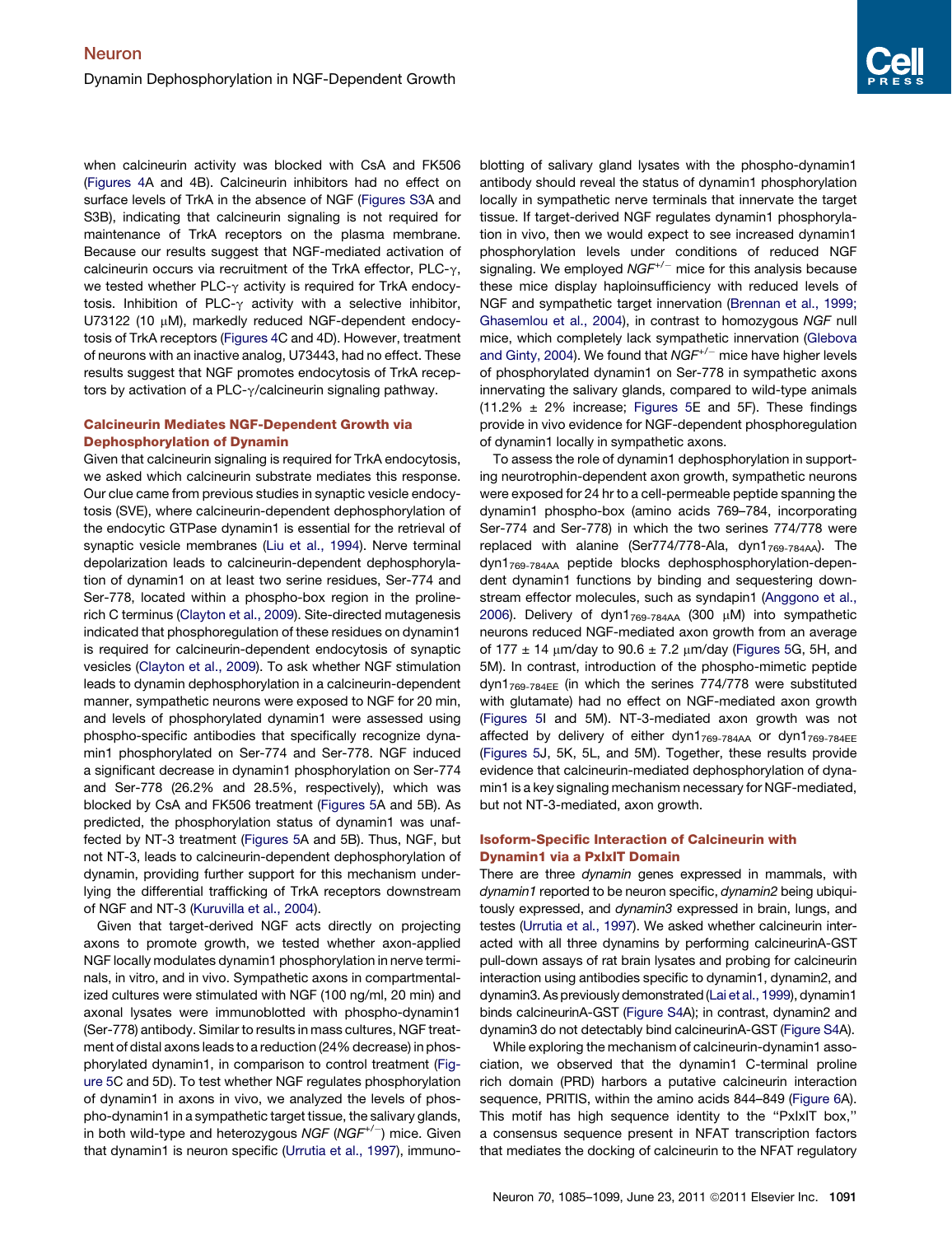<span id="page-7-0"></span>

# Figure 5. NGF Promotes Axon Growth through Dynamin Dephosphorylation

(A) NGF stimulation results in dephosphorylation of dynamin1 in a calcineurin-dependent manner. Neuronal lysates were immunoblotted using phospho-Ser774 and phospho-Ser778 dynamin antibodies. Immunoblots were stripped and reprobed for total dynamin1.

(B) Densitometric quantification of phospho-dynamin1 levels ( $p < 0.05$ , n = 6).

(C) NGF stimulation results in dephosphorylation of dynamin1 (Ser 778) in distal axons. Immunoblots were reprobed for total dynamin1.

(D) Densitometric quantification of phospho-dynamin1 (Ser778) in axons ( $p < 0.05$ , n = 3).

(E and F) *NGF+/* mice have increased levels of phospho-dynamin1 in sympathetic axons in vivo. Salivary gland lysates from P0.5 wild-type and *NGF+/* mice were immunoblotted using phospho-dynamin1 (Ser778) antibody. Immunoblots were reprobed for total dynamin1.

(F) Densitometric quantification of phospho-dynamin1 (Ser778) after treatments, as described in (E), is represented as a scatter plot with 95% confidence  $intervals. n = 6$  pups for each genotype.

(G) Dephosphorylation-dependent dynamin1 function is required for NGF-mediated axon growth.

(H–L) Introduction of dyn1(769-784 AA) (H), but not the dyn1(769-784 EE) (I) peptide, decreased NGF-dependent axon growth over 24 hr. NT-3-mediated growth was unaffected by introduction of dyn1 phosphopeptides (J-L). Scale bar, 100 µm.

(M) Quantification of axon growth (\*\*p < 0.01,  $n = 3$ ).

domains [\(Aramburu et al., 1998](#page-13-0)). Deletion studies using a yeasttwo hybrid assay had restricted the calcineurin-interaction region of dynamin1 to the last 135 amino acids at the C terminus ([Lai et al., 1999\)](#page-13-0), encompassing this putative PxIxIT box. To test whether calcineurin-dynamin1 interaction is mediated by the PxIxIT motif present in dynamin1, we took advantage of the VIVIT peptide, a high-affinity molecular mimic of the PxIxIT box domain

that acts as a competitive inhibitor of calcineurin-PxIxIT box interactions ([Aramburu et al., 1999](#page-13-0)). CalcineurinA-GST pulldown assays of rat brain lysates were performed either in the presence or absence of VIVIT, and immunoblotting was performed to detect dynamin1 interaction. The VIVIT peptide completely blocked calcineurin-dynamin1 interaction, whereas a control peptide, VEET, had no effect ([Figure 6](#page-8-0)B).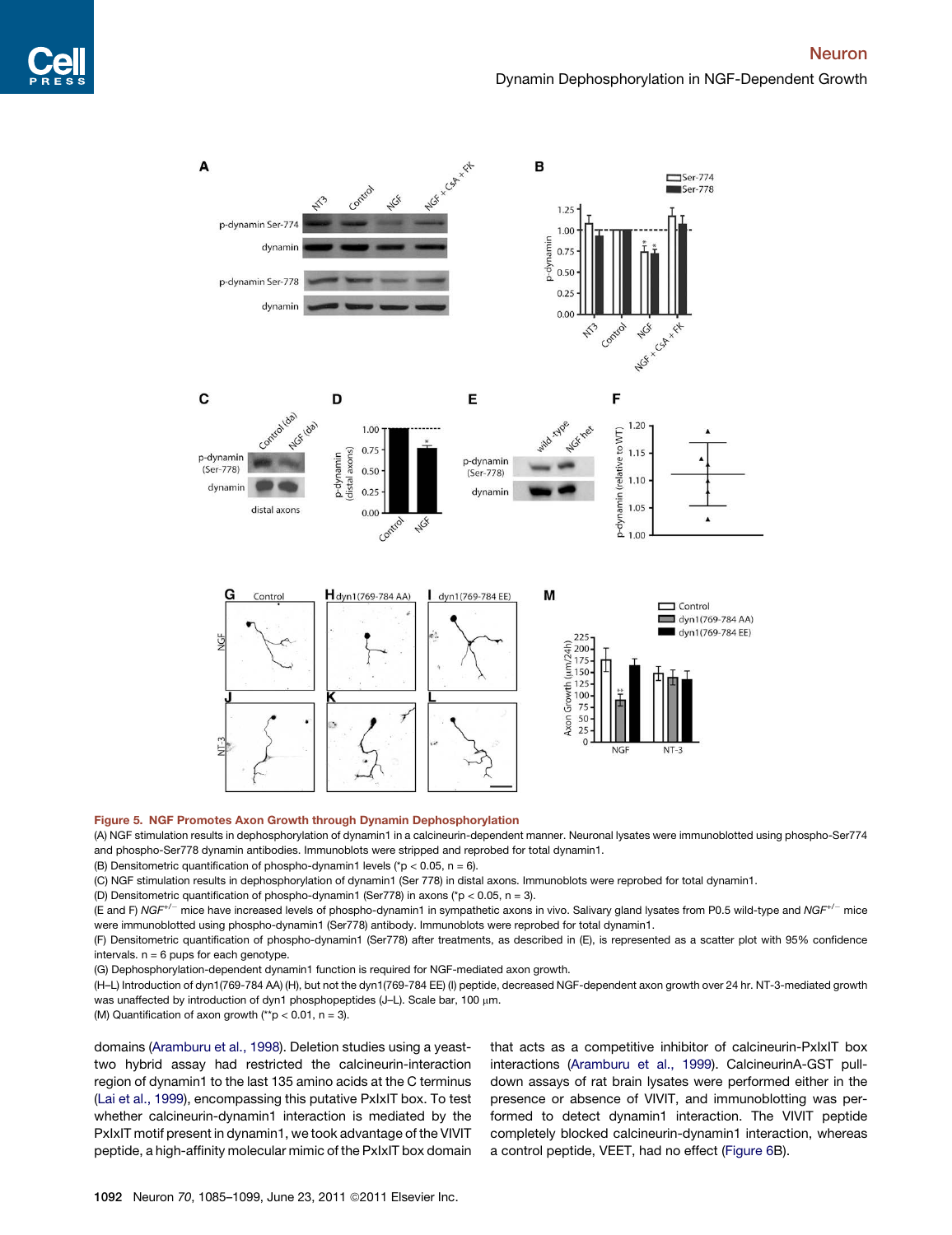# <span id="page-8-0"></span>Neuron

# Dynamin Dephosphorylation in NGF-Dependent Growth



## Figure 6. Calcineurin-Dynamin1 Interaction Is Mediated by a PxIxIT Motif Found in Specific Dynamin1 Isoforms

(A) Schematic of PxIxIT box consensus sequence found in the regulatory domain of NFAT (1–4) transcription factors and the PRITIS sequence in the proline-rich domain (PRD) of dynamin1. TAD is the transactivation domain, DNA BD is the DNA-binding domain, and var-CTD is the variable C-terminal domain for NFAT. PH is the pleckstrin homology domain, and GED is the GTPase effector domain for dynamin.

(B) Calcineurin-dynamin1 interaction is dependent on the PxIxIT motif. VIVIT peptide (a PxIxIT box mimic), but not a control VEET peptide, blocks association of CaNA with dynamin1. Pull-down with GST alone is shown as control.

(C) Calcineurin-dynamin1 interaction via the PxIxIT motif is required for NGF-dependent TrkA internalization. Cell surface biotinylation assay shows that VIVIT, but not VEET, treatment decreases NGF-dependent internalization of TrkA receptors. Supernatants were probed for p85.

(D) Densitometric quantification of internalized TrkA (\*\*p < 0.01, n = 4).

(E and F) Calcineurin interaction is specific to dynamin1 variants with a PxIxIT box.

(E) Schematic of dynamin1 splicing variants. Red box indicates xIxIS portion of the PRITIS box sequence, which is only present in b tail isoforms.

(F) GST pull-down assays with HEK293 lysates show that calcineurin interacts with dynamin1ab via the PxIxIT box, but not dynamin1aa isoforms. HEK293 cells were transfected with dynamin1aa-EGFP, dynamin1ab-EGFP, or dynamin1ab-EGFP with PRITIS sequence mutated to ARATAA.

To investigate whether calcineurin signaling regulates TrkA endocytosis via its interaction with dynamin1, calcineurin-dynamin1 interaction was blocked by exposing cultured sympathetic neurons to a cell-permeable VIVIT peptide (1  $\mu$ M), and a cellsurface biotinylation assay was performed to assess internalization of TrkA receptors in response to NGF. We observed that internalized TrkA levels following NGF treatment were significantly reduced (60% decrease) in the presence of VIVIT peptide, whereas application of the control peptide had no effect on TrkA internalization (Figures 6C and 6D). Treatment of sympathetic neurons with VIVIT or VEET did not significantly change the basal levels of surface TrkA receptors ([Figures S4](#page-13-0)B and S4C). Thus, calcineurin association with dynamin1 via the PxIxIT box is required for NGF-dependent internalization of TrkA receptors.

Given that calcineurin-dynamin1 interaction is required for TrkA internalization, we asked whether this association is required for NGF-mediated axonal growth. Sympathetic neurons were grown in compartmentalized cultures, and axon growth in response to NGF was assessed over 24 hr. To disrupt calcineurin-dynamin1 interactions exclusively in cell bodies or distal axons, the VIVIT peptide was added either to cell body or axonal compartments. VIVIT application reduced axon growth only when added to distal axons, indicating that association of calcineurin with PxIxIT-containing proteins in axons is required for NGF-dependent growth ([Figures S4D](#page-13-0)–S4G). VIVIT peptide did not disrupt NT-3-dependent axon growth (data not shown).

Although eight alternative spliced isoforms of dynamin1 are expressed in neurons ([Cao et al., 1998\)](#page-13-0), only two isoforms contain the PxIxIT motif. Dynamin1 contains two splicing regions; use of the first splicing region results in two isoforms of equal size but different nucleotide sequences (a and b forms). Additionally, there are at least four splicing variants of the C-terminal region, resulting in four distinct tail regions: a, b, c, and d (Figure 6E). Thus, dynamin1 has at least eight spliced variants: aa, ba, ab, bb, ac, bc, ad, and bd [\(Cao et al., 1998](#page-13-0)). Interestingly, only splice variants with the b tail region (ab and bb) contain the PxIxIT box motif (Figure 6E). To test whether dynamin1 splice variants bearing the b tail specifically interact with calcineurin, dynamin1aa (without PxIxIT) and dynamin1ab (with PxIxIT) were tagged with EGFP and expressed in HEK293 cells. Cell lysates were tested for interaction of the specific dynamin1 isoforms with calcineurinA-GST in pull-down assays. As predicted, dynamin1ab isoform that contains the PxIxIT box interacted with calcineurinA-GST. Neither the dynamin1aa isoform nor a dynamin1ab isoform with a mutated PxIxIT box (PRITIS  $\rightarrow$  ARATAA) was able to bind calcineurinA-GST in pull-down assays (Figure 6F).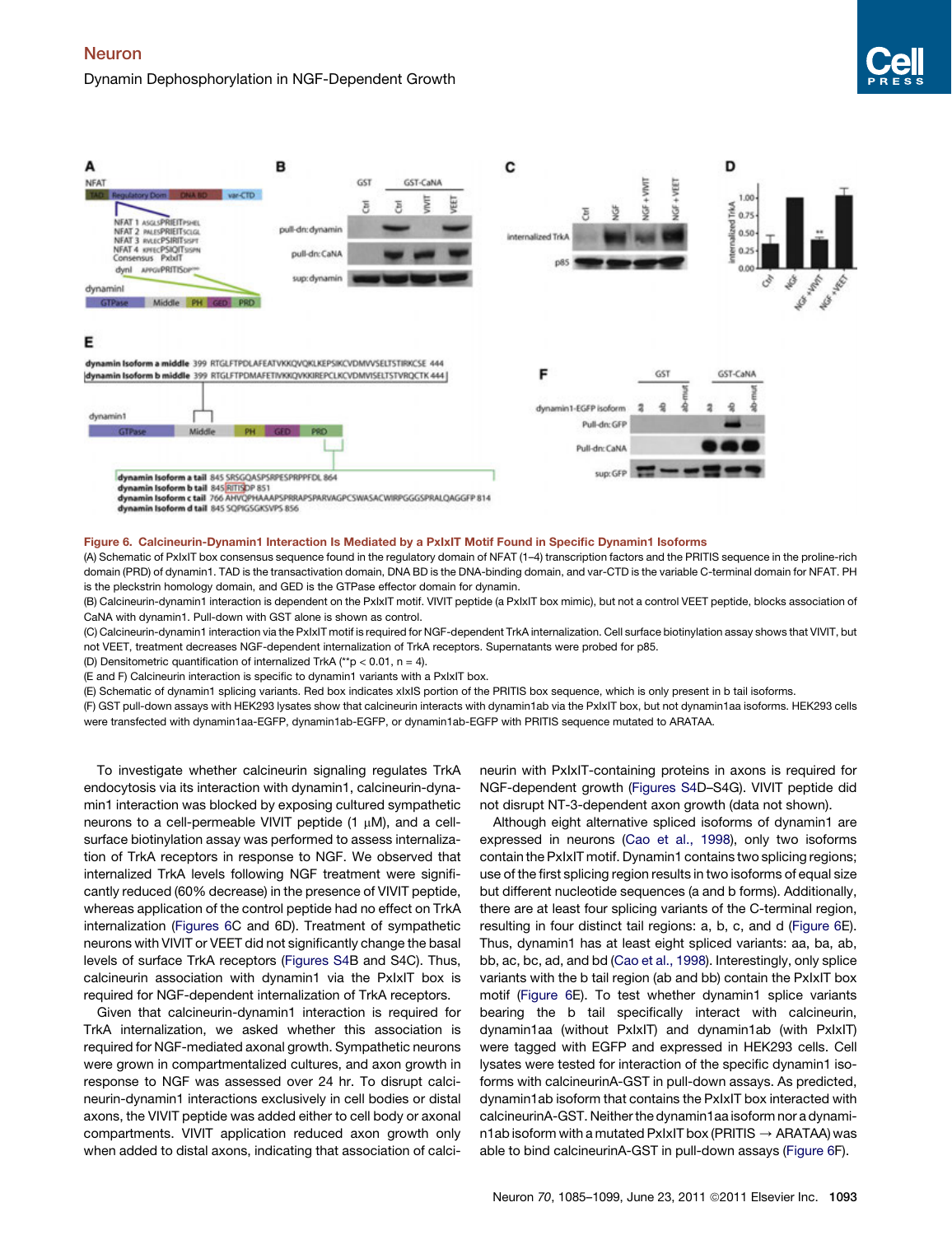<span id="page-9-0"></span>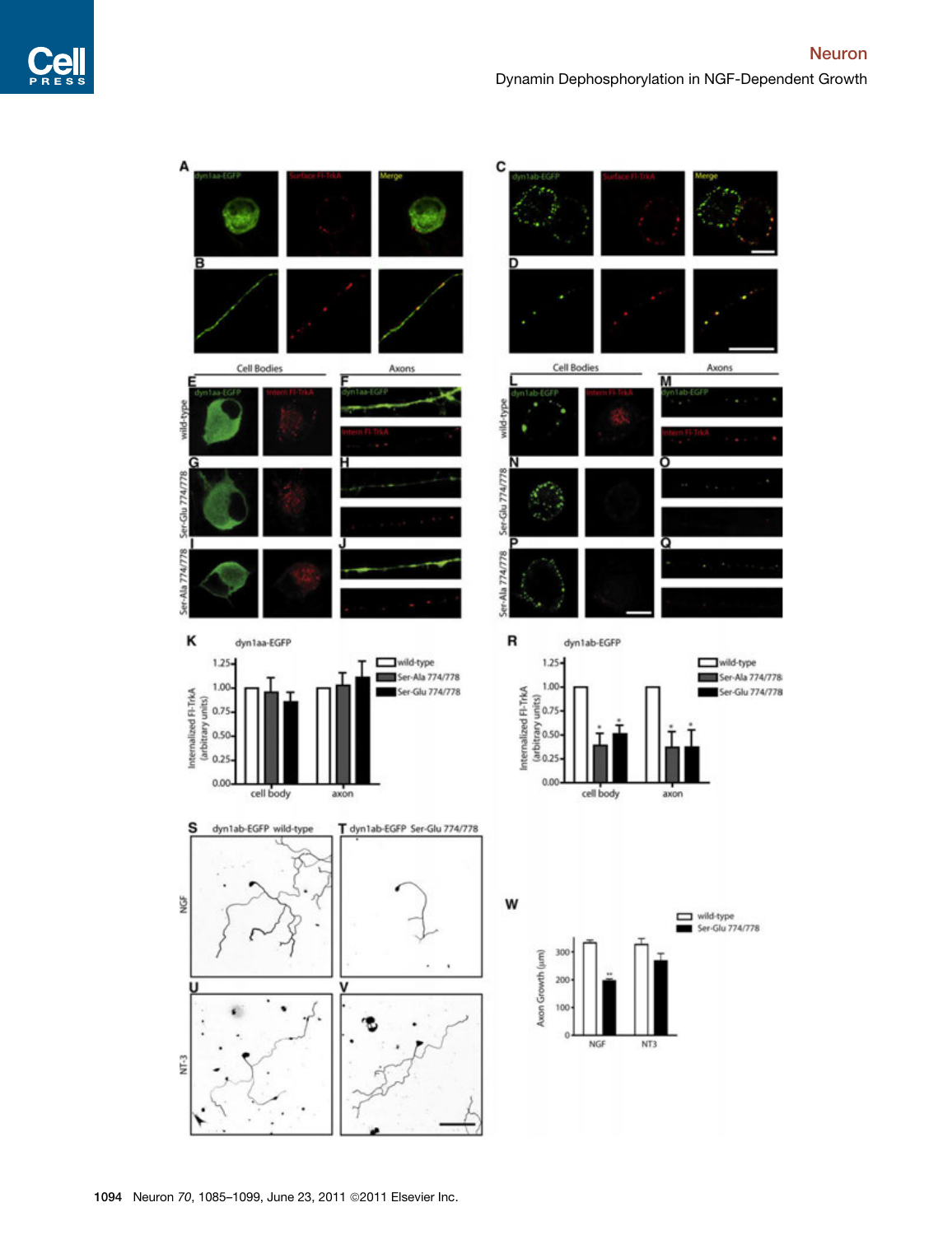## Phosphoregulation of PxIxIT-Containing Dynamin1 Isoforms Is Required for TrkA Endocytosis and Axon Growth

Different dynamin1 splicing isoforms display different subcellular localization in heterologous expression systems [\(Cao et al.,](#page-13-0) [1998\)](#page-13-0). To examine the subcellular localization of dynamin1aa and dynamin1ab isoforms, sympathetic neurons were electroporated with vectors expressing EGFP-tagged dynamin1aa or dynamin1ab. The two dynamin isoforms showed striking differences in subcellular localization in sympathetic neurons. Dynamin1aa-EGFP showed diffuse cytoplasmic localization throughout the cell bodies ([Figure 7A](#page-9-0)) and axons ([Figure 7](#page-9-0)B). In stark contrast, dynamin1ab-EGFP expression resulted in a punctate staining along the plasma membrane and throughout the cytoplasm in cell bodies [\(Figure 7C](#page-9-0)) and axons [\(Figure 7D](#page-9-0)). Because the amino acid sequences of these two isoforms differ only in the C-terminal region containing the PxIxIT motif [\(Fig](#page-8-0)[ure 6](#page-8-0)E), these results indicate that relatively small differences in primary sequence can result in striking changes in cellular localization. We next examined whether the punctate distribution of dynamin1ab-EGFP colocalizes with surface TrkA receptors. To visualize surface TrkA receptors, a live-cell antibody feeding assay was performed in sympathetic neurons ([Ascano et al.,](#page-13-0) [2009\)](#page-13-0) expressing both N-terminal FLAG-tagged TrkA receptors and dynamin1-EGFP isoforms. Using an antibody directed against the extracellular FLAG epitope of the TrkA receptors, we found that the punctate distribution of dynamin1ab-EGFP fluorescence at the plasma membrane was in close apposition to surface TrkA immunoreactivity in neuronal soma ([Figure 7C](#page-9-0)) and axons ([Figure 7D](#page-9-0)), under nonpermeabilizing conditions. In contrast, little colocalization between surface TrkA labeling and dynamin1aa-EGFP was observed [\(Figures 7](#page-9-0)A and 7B). Together, these results suggest that dynamin1ab isoforms might mediate TrkA endocytosis in sympathetic neurons.

To test whether phosphoregulation of dynamin1 is critical for NGF-dependent endocytosis of TrkA receptors, we generated phosphomutants of the dynamin1aa and dynamin1ab isoforms. Because NGF stimulation results in dephosphorylation of dynamin1 on Ser 774 and 778, we generated dynamin1aa and dynamin1ab mutants bearing mutations of both serine residues to either alanine (Ser774/778-Ala; nonphosphorylatable forms) or glutamate (Ser774/778-Glu; phosphomimetic forms). Previous studies had shown that both the nonphosphorylatable and phosphomimetic forms of dynamin1 act as dominant negative inhibitors of activity-dependent synaptic vesicle endocytosis [\(Anggono et al., 2006; Clayton et al., 2009\)](#page-13-0).

To label and follow endocytic trafficking of surface TrkA receptors, sympathetic neurons coexpressing FLAG-TrkA and the dynamin1 constructs were live-labeled with a calcium-sensitive FLAG antibody. After exposure to NGF for 30 min to allow internalization of labeled receptors, surface-bound antibodies were stripped, leaving antibodies bound only to the internalized pool of receptors. FLAG antibodies bound to internalized receptors were then visualized with Alexa-546-labeled secondary antibodies. We observed robust internalization of TrkA receptors in cell bodies and axons in response to NGF stimulation in cells expressing wild-type ([Figures 7E](#page-9-0) and 7F), phosphomimic (Ser774/ 778 to Glu) [\(Figures 7G](#page-9-0) and 7H), or phosphomutant (Ser774/778 to Ala) [\(Figures 7I](#page-9-0) and 7J) dynamin1aa-EGFP. In contrast, expression of either dynamin1ab-EGFP phosphomimetic mutant (Ser774/778-Glu) [\(Figure 7N](#page-9-0)) or the nonphosphorylatable dynamin1ab-EGFP mutant (Ser774/778-Ala) [\(Figure 7P](#page-9-0)) significantly reduced NGF-mediated TrkA internalization in cell bodies to 39% and 50%, respectively, when compared to neurons expressing wild-type dynamin1ab-EGFP ([Figures 7L](#page-9-0) and 7R). Expression of both phosphomutant forms of dynamin1ab-EGFP similarly reduced NGF-dependent internalization in axons (63% decrease) ([Figures 7M](#page-9-0), 7O, 7Q, and 7R). Expression of mutant dynamin1ab-EGFP forms did not affect surface expression of FLAG-TrkA receptors in the absence of NGF treatment, nor did it influence the ability of FLAG antibodies to bind surface receptors [\(Figures S5A](#page-13-0)–S5C), indicating that decreased intracellular accumulation of FLAG-TrkA in mutant dynamin1abexpressing cells indeed reflects a block in endocytosis. The finding that both the nonphosphorylatable (Ser-Ala) and phosphomimetic (Ser-Glu) mutations inhibited receptor internalization suggests that, similar to synaptic vesicle endocytosis [\(Anggono et al., 2006](#page-13-0)), the cycle between dynamin phosphorylation and dephosphorylation is critical for NGF-dependent endocytosis of TrkA receptors. Together, these results indicate that NGF promotes internalization of its receptors through calcineurin-mediated dephosphorylation of specific spliced variants of dynamin1 harboring a PxIxIT interaction motif.

To determine whether phosphoregulation of dynamin1ab isoforms is also important for NGF-dependent axon growth, we infected sympathetic neurons with adenoviruses expressing

Figure 7. Phosphoregulation of Dynamin1ab Is Required for TrkA Endocytosis and Axon Growth

(R) Quantification of internalized TrkA ( $p$  < 0.01, n = 3).

(W) Quantification of neurite length (\*\*p < 0.01,  $n = 3$ ).

<sup>(</sup>A–D) Dynamin1aa isoform (A and B) shows diffuse cytoplasmic localization, whereas dynamin1ab isoform (C and D) shows punctate localization in cell bodies and axons. FLAG immunostaining shows surface FLAG-TrkA receptors in cell bodies (A and C) and in axons (B and D). Scale bar, 10 µm.

<sup>(</sup>E–J) Phosphoregulation of dynamin1aa is not required for NGF-dependent TrkA internalization. Neurons were transfected with FLAG-TrkA and either wild-type dynamin1aa-EGFP (E and F), Ser-Glu 774/778 dynamin1aa-EGFP (G and H), or Ser-Ala 774/778 dynamin1aa-EGFP (I and J). Cell bodies are shown in (E), (G), and (I). Axons are shown in (F), (H), and (J). Scale bar, 10  $\mu$ m.

<sup>(</sup>K) Quantification of NGF-dependent TrkA internalization in cell bodies and axons (n = 3).

<sup>(</sup>L–Q) Phosphomutants of dynamin1ab disrupt NGF-dependent internalization of TrkA. Neurons were transfected with FLAG-TrkA and either wild-type dynamin1ab-EGFP (L and M), Ser-Glu 774/778 dynamin1ab-EGFP (N and O), or Ser-Ala 774/778 dynamin1ab-EGFP (P and Q). Cell bodies are shown in (L), (N), and (P). Axons are shown in (M), (O), and (Q). Scale bar, 10  $\mu$ m.

<sup>(</sup>S–V) Phosphoregulation of dynamin1ab is required for NGF-dependent, but not NT-3-dependent, axon growth. NGF-mediated growth is blocked in sympathetic neurons expressing dynamin1ab-EGFP Ser-Glu 774/778 (T) as compared to wild-type dynamin1ab-EGFP (S). NT-3-mediated growth was unaffected (U and V). Scale bar,  $50 \mu m$ .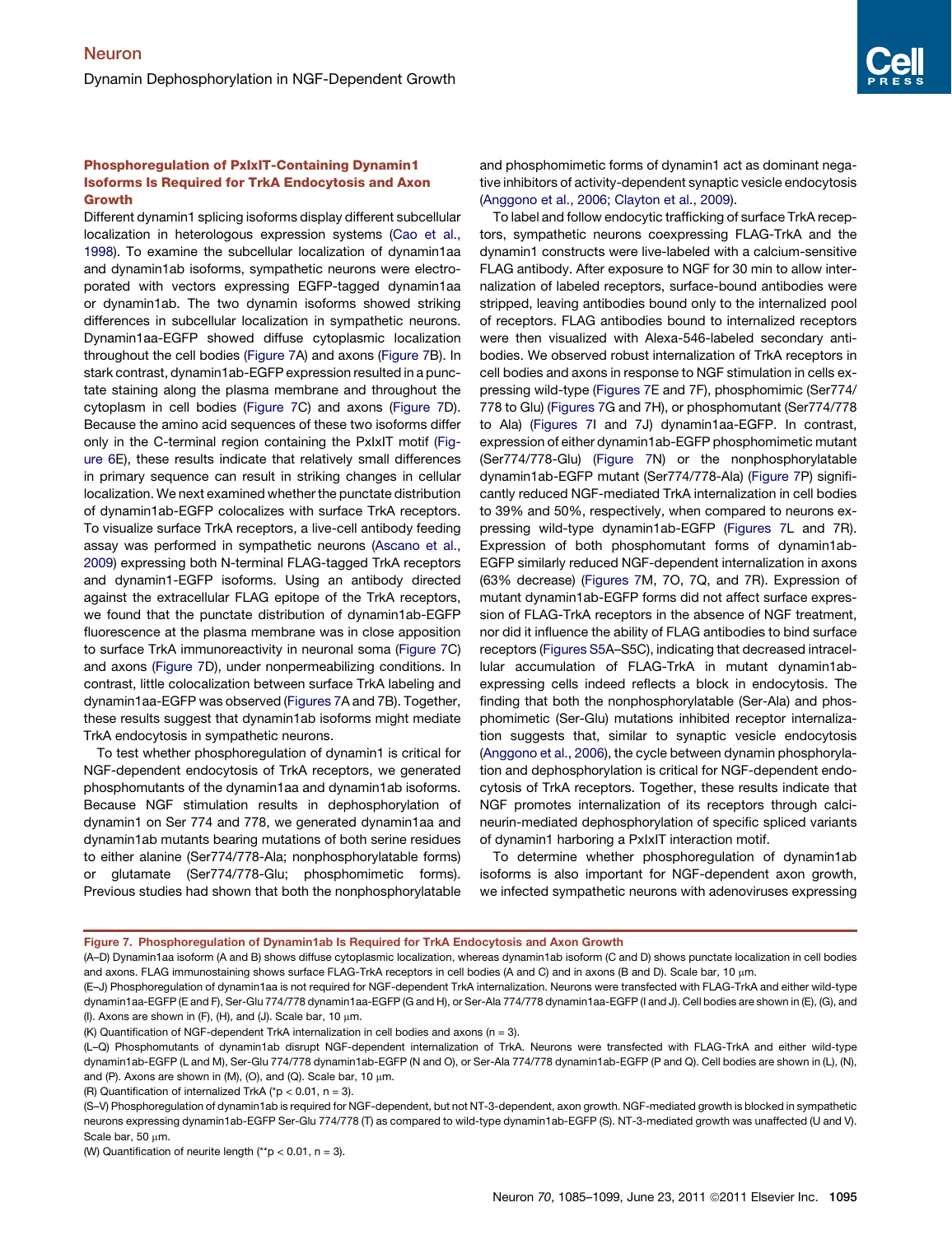

NGF m

## Figure 8. NGF and NT-3 Differentially Employ Calcineurin Signaling to Promote Axonal Growth in Sympathetic Neurons

NT-3 and NGF act upon a common TrkA receptor in sympathetic neurons to regulate distinct stages of axonal growth. NT-3 promotes proximal axon extension along the vasculature, whereas NGF is required for innervation of final peripheral targets. NGF-specific engagement of the PLC- $\gamma$  effector pathway activates the calcium-responsive phosphatase, calcineurin. Calcineurin dephosphorylates PxIxIT motif-containing dynamin1 isoforms to promote TrkA endocytosis. Calcineurin-mediated endocytic trafficking of TrkA receptors signals locally in sympathetic nerve terminals to promote NGFdependent axonal extension and branching within final target tissues.

either wild-type dynamin1ab-EGFP or the phosphomimetic dynamin1ab-EGFP mutant (Ser774/778-Glu) and measured axon growth in response to NGF over 36 hr. Expression of the mutant dynamin1ab-EGFP significantly reduced NGF-dependent neurite outgrowth, compared to that in neurons expressing wild-type dynamin1ab-EGFP [\(Figures 7S](#page-9-0) and 7T). When quantified, the longest neurite in dynamin1ab-EGFP mutant (Ser774/ 778-Glu)-expressing cells was, on average, 136 µm shorter than the axons of control cells (195.8  $\pm$  7  $\mu$ m in dynamin1ab-EGFP Ser774/778-Glu-expressing neurons versus  $332.2 \pm$ 9.2 um in wild-type dynamin1ab-EGFP neurons) [\(Figure 7](#page-9-0)W). Consistent with our previous results, NT-3 mediated axon growth was not significantly affected by the dynamin1ab phosphomutant ([Figures 7U](#page-9-0), 7V, and 7W). Together, these results suggest that phosphoregulation of PxIxIT box-containing dynamin1 isoforms is necessary to mediate NGF-dependent endocytosis of TrkA receptors and axonal growth.

## **DISCUSSION**

Endocytosis of NGF and its receptor, TrkA, in developing neurons provides one of the best examples of the significance of growth factor receptor trafficking in neurobiology. However, surprisingly little is known of the mechanisms by which NGF signaling modulates the core endocytic machinery to promote its own trafficking, and even less is known about the role of endocytosis in local NGF-promoted growth events in axon terminals. Here, we identify calcineurin-mediated dephosphorylation of dynamin1 as a mechanism by which target-derived NGF promotes internalization of its TrkA receptors and axon growth

(Figure 8). We show that specific spliced variants of dynamin1 interact with calcineurin and that phosphoregulation of only these isoforms mediates neurotrophin receptor endocytosis and axon growth. Importantly, our results point to critical differences in the mechanisms by which two neurotrophins, NT-3 and NGF, act on a common TrkA receptor to promote proximal and distal stages of axonal growth during sympathetic nervous system development, with NGF-dependent growth showing a selective need for calcineurin-mediated endocytic events locally in nerve terminals.

Previously, transcriptional programs controlled by calcineurin have been demonstrated to be critical for axonal growth, dendritic structure, and synapse formation [\(Flavell et al., 2006;](#page-13-0) [Graef et al., 2003; Schwartz et al., 2009](#page-13-0)). Our results uncover a new transcription-independent mechanism by which calcineurin mediates neuronal responses to extrinsic neurotrophic cues. We found that, over 24 hr, axon growth in response to NGF acting locally at axon terminals in sympathetic and DRG sensory neurons was significantly attenuated by calcineurin inhibition but not transcriptional blockade. Thus, we favor the hypothesis that calcineurin-mediated TrkA trafficking influences early growth events through local axonal mechanisms. Currently, it remains unclear as to why TrkA endocytosis might be selectively required for NGF-mediated, but not NT-3-mediated, axonal growth in sympathetic neurons. One possible explanation might be that, because NGF uniquely promotes TrkA endocytosis in nerve terminals for carrying retrograde survival signals back to neuronal soma, this process has been co-opted for local control of NGF-mediated axonal growth, via mechanisms that remain to be identified. It is possible that TrkA localization to endocytic vesicles might enhance downstream signaling, perhaps by prolonging association with downstream signaling effectors, spatially concentrating activated receptors, or by recycling receptors back to the membrane for repeated interaction with ligand.

Our findings that NGF does not induce NFAT activation within 24 hr in sympathetic and DRG sensory neurons do not preclude a requirement for calcineurin/NFAT-mediated transcriptional activity in supporting long-term axonal growth. Although we found that transcriptional activity is not required for NGFmediated axonal growth over the first 24 hr, continued axonal growth after 24 hr requires new gene expression. This may reflect a specific role for NGF-mediated transcriptional responses, acting either via the calcineurin/NFAT, MAPK/SRF [\(Wickramasinghe et al., 2008](#page-14-0)), or CREB pathways ([Lonze et al.,](#page-14-0) [2002\)](#page-14-0). Alternatively, this may reflect a general loss of proteins important for axonal growth during the extended treatments with transcriptional inhibitors. Together with the previously published study by [Graef et al. \(2003\),](#page-13-0) our findings might reflect a biphasic mechanism of action for calcineurin in neurotrophinmediated axonal growth. Thus, calcineurin might act early, via trafficking of TrkA receptors in axons and local activation of growth-promoting pathways, and at later stages, via activation of NFAT-mediated transcription. *NFATc2/c3/c4* triple null mice die early, at embryonic day E11.5 ([Graef et al., 2001](#page-13-0)), prior to the formation of sympathetic axons and innervation of target tissues. Further studies using mice with conditional deletion of *NFAT* isoforms will be needed to elucidate the contribution of NFAT-mediated transcription to the developing sympathetic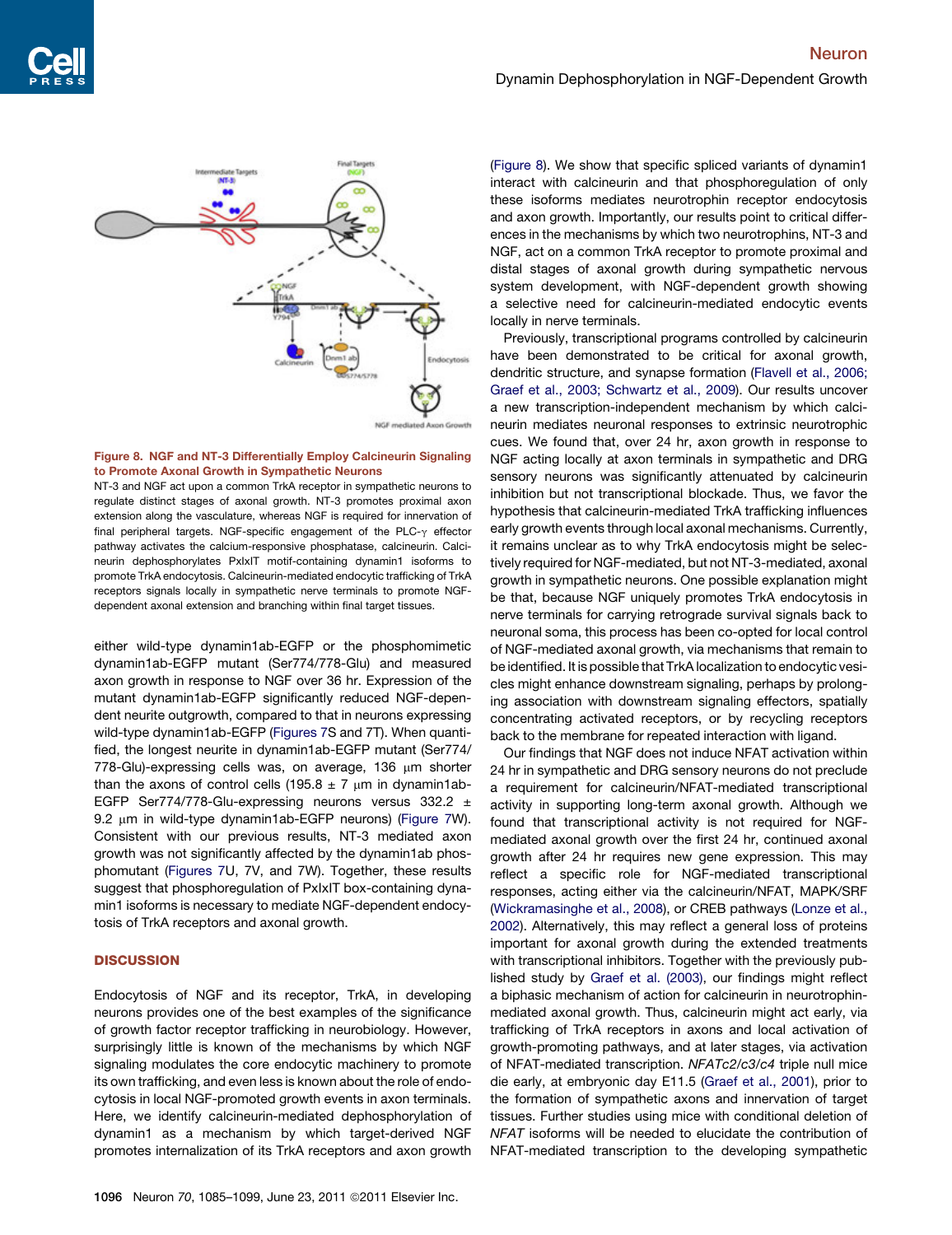nervous system. Nevertheless, our results indicate that NFAT transcription factors are not the sole targets of calcineurin relevant for neurotrophin-mediated axon growth. Our identification of a novel endocytic mechanism by which calcineurin signaling promotes neurotrophin-dependent axonal growth provides insight into the versatility of calcineurin signaling in nervous system development and, in particular, neurotrophin-mediated functions.

Our study suggests parallels between neurotrophin receptor endocytosis in developing neurons and local synaptic vesicle recycling in mature nerve terminals. During synaptic vesicle endocytosis, dynamin1 is among a group of structurally distinct proteins collectively called dephosphins that undergo a cycle of dephosphorylation and rephosphorylation in nerve terminals to mediate synaptic vesicle recycling and synaptic transmission [\(Cousin and Robinson, 2001\)](#page-13-0). We show that calcineurin-dependent dephosphorylation of dynamin1 is a common mechanism underlying TrkA and synaptic vesicle endocytosis. Neurotrophins modulate synaptic transmission in mature neurons [\(Lu,](#page-14-0) [2004\)](#page-14-0), and our results suggest that a potential target for neurotrophin actions at presynaptic terminals might be the regulation of calcineurin-dynamin1-dependent retrieval of synaptic vesicles after exocytosis.

Alternative splicing of the three *dynamin* genes generates over 25 different variants [\(Cao et al., 1998](#page-13-0)) that could greatly increase the diversity of dynamin functions in the mammalian nervous system. We provide evidence that specific dynamin1-splicing isoforms exhibit distinct subcellular localizations in neurons and perform discrete biological functions. In addition to synaptic vesicle retrieval, calcineurin-dynamin1-mediated endocytosis has been shown to be critical for regulation of AMPA receptor densities at postsynaptic spines during paradigms of synaptic plasticity, such as long-term depression (LTD) [\(Beattie et al.,](#page-13-0) [2000; Lin et al., 2000](#page-13-0)). Our findings raise the possibility that PxIxIT-containing dynamin1 isoforms might mediate all other calcineurin-regulated endocytosis in neurons.

The role of NGF-dependent regulation of calcineurin in endocytosis and axon outgrowth may have implications that extend beyond early neural development to the pathogenesis of some neurodegenerative disorders. Defective NGF trafficking in basal forebrain cholinergic neurons has been implicated in degeneration and atrophy of these neurons in Down's syndrome and Alzheimer's disease [\(Cooper et al., 2001; Salehi et al., 2006\)](#page-13-0). Overexpression of *Regulator of Calcineurin 1* (*RCAN1*) encoding for an endogenous calcineurin inhibitor has also been implicated in neuropathology of Down's syndrome and Alzheimer's disease [\(Ermak et al., 2001; Fuentes et al., 2000](#page-13-0)). In future experiments, it will be intriguing to investigate the role of regulated calcineurindependent endocytosis in the trafficking of TrkA receptors and in maintaining the integrity of basal forebrain cholinergic neurons in normal and diseased states.

## EXPERIMENTAL PROCEDURES

#### Animals

To generate conditional mutants of *CaNB1*, floxed *C*a*NB1* (*CaNB1*fl/fl) mice (Jackson Laboratory) were crossed to *Nestin-Cre* mice (Jackson Laboratory). *NGF<sup>+/-</sup>* mice ([Crowley et al., 1994\)](#page-13-0) were obtained from the Jackson Laboratory. All procedures relating to animal care and treatment conformed to institutional and NIH guidelines.

## Immunostaining

Whole-mount tyrosine hydroxylase immunohistochemistry was performed on E16.5–E18.5 mouse embryos, as previously described ([Kuruvilla et al., 2004](#page-13-0)). For NFAT immunostaining, sympathetic neurons were treated with 100 ng/ml NGF for 30 min, and neurons were fixed and immunostained using pan-NFAT antibody, β-III-tubulin, and DAPI (4',6-diamidino-2-phenylindole). Images<br>representing 1 up optical aliese were assuired using a Zeice LSM 510 centeed representing 1 µm optical slices were acquired using a Zeiss LSM 510 confocal scanning microscope equipped with diode (405 nm), Ar (458–488 nm), and He/Ne (543–633) lasers.

#### Neuronal Cultures

Sympathetic neurons were harvested from P0.5 Sprague-Dawley rats and were grown in mass cultures or compartmentalized cultures, as described previously ([Kuruvilla et al., 2004](#page-13-0)). Dissociated DRG neurons were isolated from E15–16 rats and were grown in mass cultures or compartmentalized cultures, using culture conditions similar to that described for sympathetic neurons. Plasmids, adenoviral vectors, pharmacological reagents, and antibodies used in this study are described in detail in [Supplemental Experimental](#page-13-0) [Procedures](#page-13-0).

#### Axon Growth Assays

Axon growth in compartmentalized cultures was quantified by capturing phase contrast images of the distal axon compartments over 8 hr or consecutive 24 hr intervals using a Zeiss Axiovert 200 microscope with a Retiga EXi camera. Rate of axonal growth (um/day) was measured using Openlab 4.04. For all neurite growth assays in mass cultures, images were taken using an Axio Imager M1 (Zeiss) microscope, and length of the longest neurite was measured using Axiovision software (Zeiss). Measurements from 30 to 50 neurons were averaged for each condition for a single experiment. Details of analyses of neurotrophin-dependent neurite growth with dynamin1 phosphopeptides and short-term changes in growth cone morphologies are described in [Supplemental Experimental Procedures](#page-13-0).

#### Luciferase Reporter Assays

Sympathetic neurons were infected with NFAT-luciferase reporter adenovirus for 24 hr, and then neurons were stimulated with control media, NGF, or NT-3 (100 ng/ml) for 2, 8, and 24 hr; reporter gene activity was assessed with Luciferase Reporter Assay System (Promega, E1910). Similar analyses were used to report NFAT transcriptional activity in DRG neurons.

#### TrkA Receptor Internalization Assays

Cell-surface biotinylation assays were performed in cultured sympathetic neurons as previously described [\(Kuruvilla et al., 2004\)](#page-13-0). Live cell antibody feeding assays were performed as previously described [\(Ascano et al., 2009](#page-13-0)).

#### Immunoblotting, Immunoprecipitation, and Pull-Down Assays

For analysis of tyrosine phosphorylation of PLC- $\gamma$ , sympathetic neurons were treated with NGF or NT-3 (100 ng/ml) for 30 min at 37°C. Cells were lysed with RIPA solution, and lysates were subjected to immunoprecipitation with antiphosphotyrosine (PY-20; Sigma) and were incubated with Protein-A agarose beads (Santa Cruz Biotechnology). Immunoprecipitates were then immunoblotted for PLC- $\gamma$ . To detect phosphorylated dynamin1 in sympathetic axons in vitro, sympathetic neurons grown in compartmentalized cultures were stimulated with NGF applied to distal axons for 20 min or were treated with control medium; axonal lysates were prepared and subjected to immunoblotting with the phospho-dynamin1 (Ser 778) antibody. To assess dynamin1 phosphorylation in sympathetic nerve terminals in vivo, salivary glands harvested from P0.5 wildtype and NGF<sup>+/-</sup> mice were subjected to immunoblotting with the phosphodynamin1 (Ser 778) antibody. All immunoblots were visualized with ECL Plus Detection Reagent (GE Healthcare) and were scanned with a Typhoon 9410 Variable Mode Imager (GE Healthcare). For pull-down assays, CalcineurinA-GST recombinant protein expression was induced with 100  $\mu$ M IPTG for 4–6 hr at 25 $^{\circ}$ C. Calcineurin-GST protein was immunoprecipitated from bacterial cell lysates with 500 µl of 50% glutathione-agarose. CalcineurinA-GST was resuspended in PBS plus phenylmethanesulphonylfluoride (PMSF, 1 mM) plus sodium azide (10  $\mu$ M). P0.5 rat brain (1 g) was homogenized in calcium-containing lysis buffer (50 mM Tris-HCl [pH 7.4], 100 mM NaCl, 2 mM CaCl<sub>2</sub>, 2 mM MgCl<sub>2</sub>, 0.2% Triton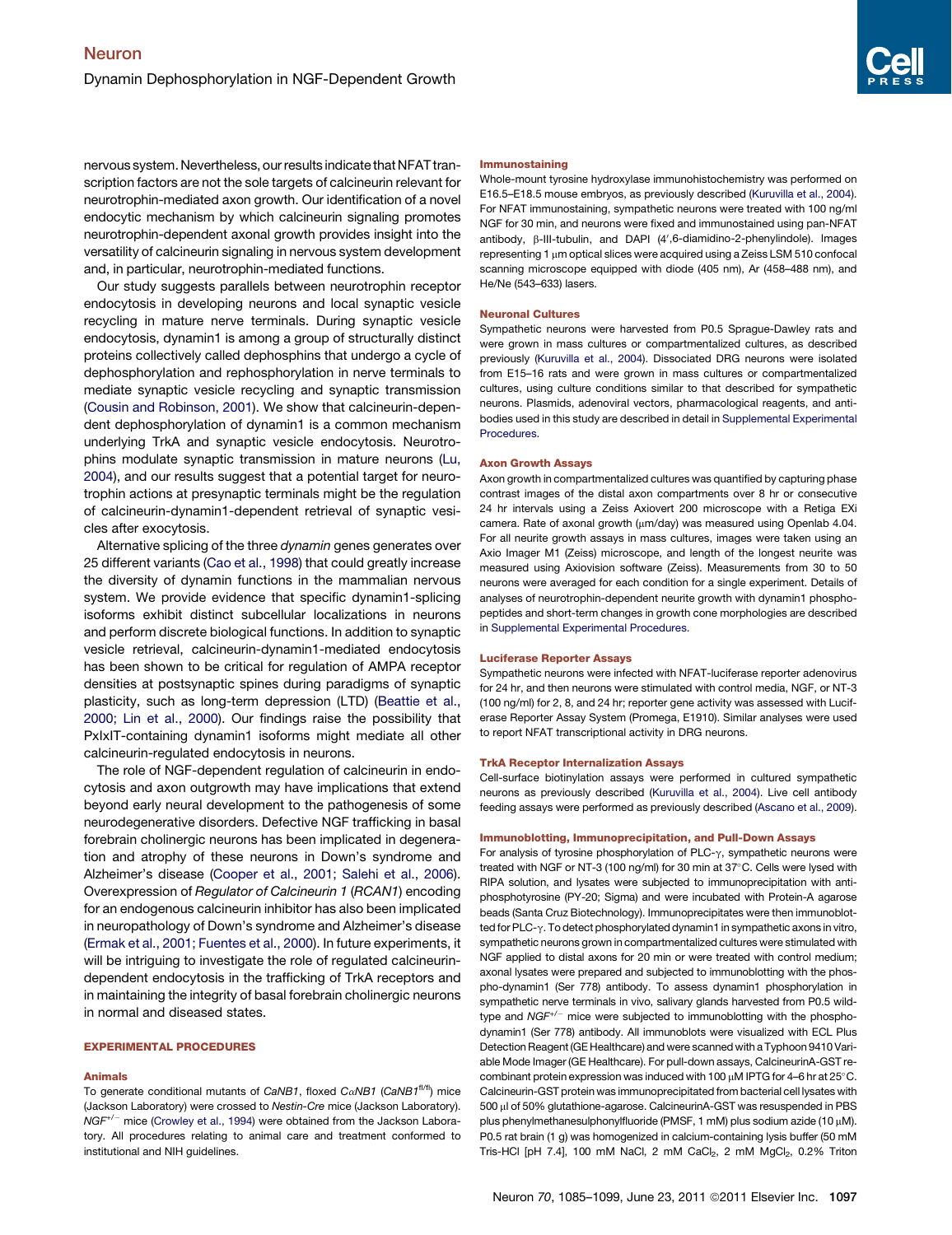<span id="page-13-0"></span>X-100, 0.5 mM B-mercaptoethanol, 5 µg/ml aprotinin, 1 µg/ml leupeptin, 1 mM PMSF, and 10 µM sodium azide) and centrifuged. Calcineurin-GST pull-down assays of rat brain lysates were performed at  $4^{\circ}$ C for 1 hr. A similar protocol was used for Calcineurin-GST pull-down assays from HEK293 lysates.

#### Statistical Analyses

InStat software was used for statistical analyses. All Student's t tests were performed assuming Gaussian distribution, two-tailed, unpaired, and a confidence interval of 95%. One-way or two-way ANOVA analyses were performed when more than two groups were compared.

### SUPPLEMENTAL INFORMATION

Supplemental Information includes five figures and Supplemental Experimental Procedures and can be found with this article online at doi:10.1016/j. neuron.2011.04.025.

## ACKNOWLEDGMENTS

We thank Antonella Riccio, Samer Hattar, and Haiqing Zhao for insightful comments on this manuscript. We thank Mark McNiven for providing dynamin1 constructs, Moses Chao for the P-TrkA (Y794) antibody, and Lois Greene for the adenovirus-Cre. This work was supported by US National Institutes of Health (grant R01 MH080738) and a Whitehall Foundation award to R.K.

Accepted: April 7, 2011 Published: June 22, 2011

## REFERENCES

Anggono, V., Smillie, K.J., Graham, M.E., Valova, V.A., Cousin, M.A., and Robinson, P.J. (2006). Syndapin I is the phosphorylation-regulated dynamin I partner in synaptic vesicle endocytosis. Nat. Neurosci. *9*, 752–760.

Aramburu, J., Garcia-Cozar, F., Raghavan, A., Okamura, H., Rao, A., and Hogan, P.G. (1998). Selective inhibition of NFAT activation by a peptide spanning the calcineurin targeting site of NFAT. Mol. Cell *1*, 627–637.

Aramburu, J., Yaffe, M.B., Lopez-Rodriguez, C., Cantley, L.C., Hogan, P.G., and Rao, A. (1999). Affinity-driven peptide selection of an NFAT inhibitor more selective than cyclosporin A. Science *285*, 2129–2133.

Ascano, M., Richmond, A., Borden, P., and Kuruvilla, R. (2009). Axonal targeting of Trk receptors via transcytosis regulates sensitivity to neurotrophin responses. J. Neurosci. *29*, 11674–11685.

Beattie, E.C., Carroll, R.C., Yu, X., Morishita, W., Yasuda, H., von Zastrow, M., and Malenka, R.C. (2000). Regulation of AMPA receptor endocytosis by a signaling mechanism shared with LTD. Nat. Neurosci. *3*, 1291–1300.

Brennan, C., Rivas-Plata, K., and Landis, S.C. (1999). The p75 neurotrophin receptor influences NT-3 responsiveness of sympathetic neurons in vivo. Nat. Neurosci. *2*, 699–705.

Cao, H., Garcia, F., and McNiven, M.A. (1998). Differential distribution of dynamin isoforms in mammalian cells. Mol. Biol. Cell *9*, 2595–2609.

Clayton, E.L., Anggono, V., Smillie, K.J., Chau, N., Robinson, P.J., and Cousin, M.A. (2009). The phospho-dependent dynamin-syndapin interaction triggers activity-dependent bulk endocytosis of synaptic vesicles. J. Neurosci. *29*, 7706–7717.

Cooper, J.D., Salehi, A., Delcroix, J.D., Howe, C.L., Belichenko, P.V., Chua-Couzens, J., Kilbridge, J.F., Carlson, E.J., Epstein, C.J., and Mobley, W.C. (2001). Failed retrograde transport of NGF in a mouse model of Down's syndrome: reversal of cholinergic neurodegenerative phenotypes following NGF infusion. Proc. Natl. Acad. Sci. USA *98*, 10439–10444.

Cousin, M.A., and Robinson, P.J. (2001). The dephosphins: dephosphorylation by calcineurin triggers synaptic vesicle endocytosis. Trends Neurosci. *24*, 659–665.

Crowley, C., Spencer, S.D., Nishimura, M.C., Chen, K.S., Pitts, M.S., Armanini, M.P., Ling, L.H., MacMahon, S.B., Shelton, D.L., and Levinson, A.D. (1994).

Mice lacking nerve growth factor display perinatal loss of sensory and sympathetic neurons yet develop basal forebrain cholinergic neurons. Cell *76*, 1001–1011.

De Windt, L.J., Lim, H.W., Taigen, T., Wencker, D., Condorelli, G., Dorn, G.W., 2nd, Kitsis, R.N., and Molkentin, J.D. (2000). Calcineurin-mediated hypertrophy protects cardiomyocytes from apoptosis in vitro and in vivo: an apoptosis-independent model of dilated heart failure. Circ. Res. *86*, 255–263.

Ermak, G., Morgan, T.E., and Davies, K.J. (2001). Chronic overexpression of the calcineurin inhibitory gene DSCR1 (Adapt78) is associated with Alzheimer's disease. J. Biol. Chem. *276*, 38787–38794.

Flanagan, W.M., Corthesy, B., Bram, R.J., and Crabtree, G.R. (1991). Nuclear association of a T-cell transcription factor blocked by FK-506 and cyclosporin A. Nature *352*, 803–807.

Flavell, S.W., Cowan, C.W., Kim, T.K., Greer, P.L., Lin, Y., Paradis, S., Griffith, E.C., Hu, L.S., Chen, C., and Greenberg, M.E. (2006). Activity-dependent regulation of MEF2 transcription factors suppresses excitatory synapse number. Science *311*, 1008–1012.

Fuentes, J.J., Genesca, L., Kingsbury, T.J., Cunningham, K.W., Perez-Riba, M., Estivill, X., and de la Luna, S. (2000). DSCR1, overexpressed in Down syndrome, is an inhibitor of calcineurin-mediated signaling pathways. Hum. Mol. Genet. *9*, 1681–1690.

Gallo, G., Lefcort, F.B., and Letourneau, P.C. (1997). The trkA receptor mediates growth cone turning toward a localized source of nerve growth factor. J. Neurosci. *17*, 5445–5454.

Gallo, G., and Letourneau, P.C. (1998). Localized sources of neurotrophins initiate axon collateral sprouting. J. Neurosci. *18*, 5403–5414.

Ghasemlou, N., Krol, K.M., Macdonald, D.R., and Kawaja, M.D. (2004). Comparison of target innervation by sympathetic axons in adult wild type and heterozygous mice for nerve growth factor or its receptor trkA. J. Pineal Res. *37*, 230–240.

Glebova, N.O., and Ginty, D.D. (2004). Heterogeneous requirement of NGF for sympathetic target innervation in vivo. J. Neurosci. *24*, 743–751.

Glebova, N.O., and Ginty, D.D. (2005). Growth and survival signals controlling sympathetic nervous system development. Annu. Rev. Neurosci. *28*, 191–222.

Graef, I.A., Chen, F., Chen, L., Kuo, A., and Crabtree, G.R. (2001). Signals transduced by Ca(2+)/calcineurin and NFATc3/c4 pattern the developing vasculature. Cell *105*, 863–875.

Graef, I.A., Wang, F., Charron, F., Chen, L., Neilson, J., Tessier-Lavigne, M., and Crabtree, G.R. (2003). Neurotrophins and netrins require calcineurin/ NFAT signaling to stimulate outgrowth of embryonic axons. Cell *113*, 657–670.

Heerssen, H.M., and Segal, R.A. (2002). Location, location, location: a spatial view of neurotrophin signal transduction. Trends Neurosci. *25*, 160–165.

Huang, E.J., and Reichardt, L.F. (2001). Neurotrophins: roles in neuronal development and function. Annu. Rev. Neurosci. *24*, 677–736.

Huang, E.J., and Reichardt, L.F. (2003). Trk receptors: roles in neuronal signal transduction. Annu. Rev. Biochem. *72*, 609–642.

Kuruvilla, R., Zweifel, L.S., Glebova, N.O., Lonze, B.E., Valdez, G., Ye, H., and Ginty, D.D. (2004). A neurotrophin signaling cascade coordinates sympathetic neuron development through differential control of TrkA trafficking and retrograde signaling. Cell *118*, 243–255.

Lai, M.M., Hong, J.J., Ruggiero, A.M., Burnett, P.E., Slepnev, V.I., De Camilli, P., and Snyder, S.H. (1999). The calcineurin-dynamin 1 complex as a calcium sensor for synaptic vesicle endocytosis. J. Biol. Chem. *274*, 25963–25966.

Li, H., Rao, A., and Hogan, P.G. (2011). Interaction of calcineurin with substrates and targeting proteins. Trends Cell Biol. *21*, 91–103.

Lin, J.W., Ju, W., Foster, K., Lee, S.H., Ahmadian, G., Wyszynski, M., Wang, Y.T., and Sheng, M. (2000). Distinct molecular mechanisms and divergent endocytotic pathways of AMPA receptor internalization. Nat. Neurosci. *3*, 1282–1290.

Liu, J.P., Sim, A.T., and Robinson, P.J. (1994). Calcineurin inhibition of dynamin I GTPase activity coupled to nerve terminal depolarization. Science *265*, 970–973.